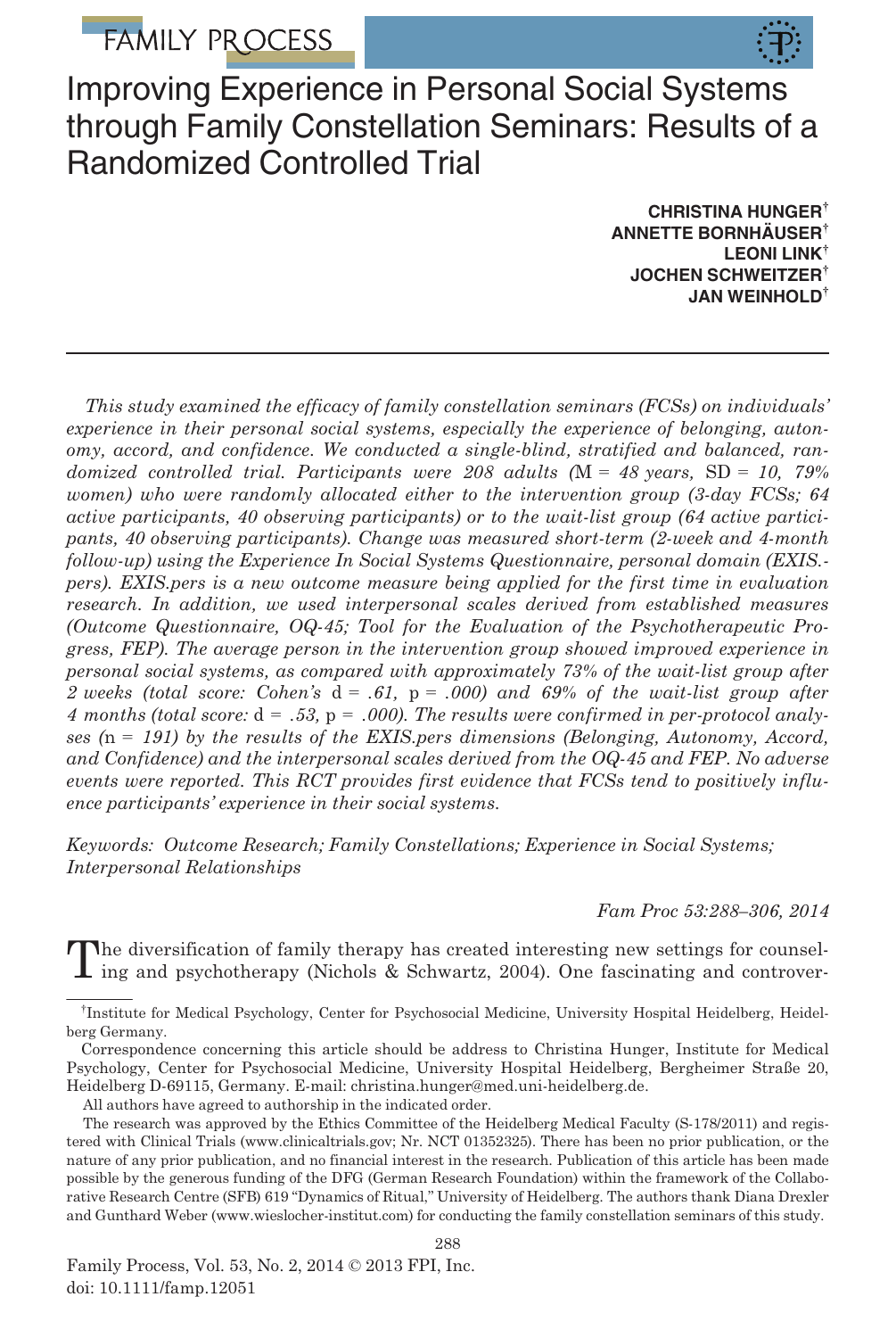sially discussed innovation is the "family constellation," a subtype of "systems constellations." Among German family therapists understanding, which may differ somewhat from the Anglo-Saxon, the family is considered a specific subtype of a social system (von Schlippe & Schweitzer, 2012, pp. 129–130). Hence, family therapy is seen as a specific type of systemic therapy, and family constellations as a specific type of systems constellations (Cohen, 2006). Systems constellations may address diverse issues, like family conflicts and relational issues arising out of health symptoms, or organizational conflicts and relational issues stemming from work productivity (Eidmann, 2001; Schneider, 2009; Sparrer & Varga von Kibe´d, 2002; Weber, 2002, 2005).

The goal of a family constellation, in particular, is to help the client gain insights into, understand, and, finally, change his or her inner image of a conflictive experience within the family system, for example, a dysfunctional relationship with a partner or parent(s). This is typically administered in a group setting in which approximately 25 unrelated participants meet for a one-time, 3-day, facilitator-led intervention called a "family constellation seminar" (FCS). FCSs do not work with whole families, and they are not multifamily groups. They can be considered an individual-focused, short-term group therapy intervention. They do not represent a comprehensive treatment program (Sexton et al., 2011).

In the practice of each FCS, 15 people engage as active participants to address some relational conflict of their own. Stand-ins for an individual's real family members can be chosen either from the other active participants or from the 10 observing participants who do not present their own issues for a constellation (Weber, Schmidt, & Simon, 2005). Each FCS starts with an introduction to the approach and an initial round to collect the active participants' goals. Every seminar day starts and ends with sharing rounds that allow all participants to briefly communicate the experiences they had. Over the course of the 3 days, 15 constellations are performed, one per active participant. Each constellation starts with a brief interview between the facilitator and the active participant to clarify the individual's goal. This is followed by a joint decision about which members play an important role in the active participant's system and thus should be represented in the constellation. Stand-ins for these absent family members, as well as someone to represent the active participant, are selected and positioned in the room, with spatial distances, angles, and body postures meant to correspond to the client's inner image of the family system in question ("problem constellation"). Next, the representatives are asked about the sensations, feelings, and thoughts they had while in their positions. Rearrangements and spatial adjustments are made until a constellation is found that offers a resolution for the active participant's issue ("solution constellation").

The family constellations approach has attracted professionals and laypersons, enjoying rapid dissemination in various fields of therapy and counseling. Between 1995 and 2005, ideological controversies about the philosophy and practice of FCSs split German family therapists into opposing groups of "fascinated followers" and "appalled opponents." Today, this controversy is largely reconciled (Weber et al., 2005).

### BACKGROUND ON FAMILY CONSTELLATIONS

Bert Hellinger, a German missionary in South Africa who later became a therapist, introduced the family constellations approach in the 1980s and 1990s (Weber, 1993). In his writings, Hellinger rarely makes reference to theories or constructs from academic psychology. Rather, he mentions philosophical and religious ideas about "orders of appropriate relationships" (Hellinger, 1994) in multigenerational clans; his concepts are founded in Christian, Daoistic, and Confucian traditions. Hellinger's lack of scientific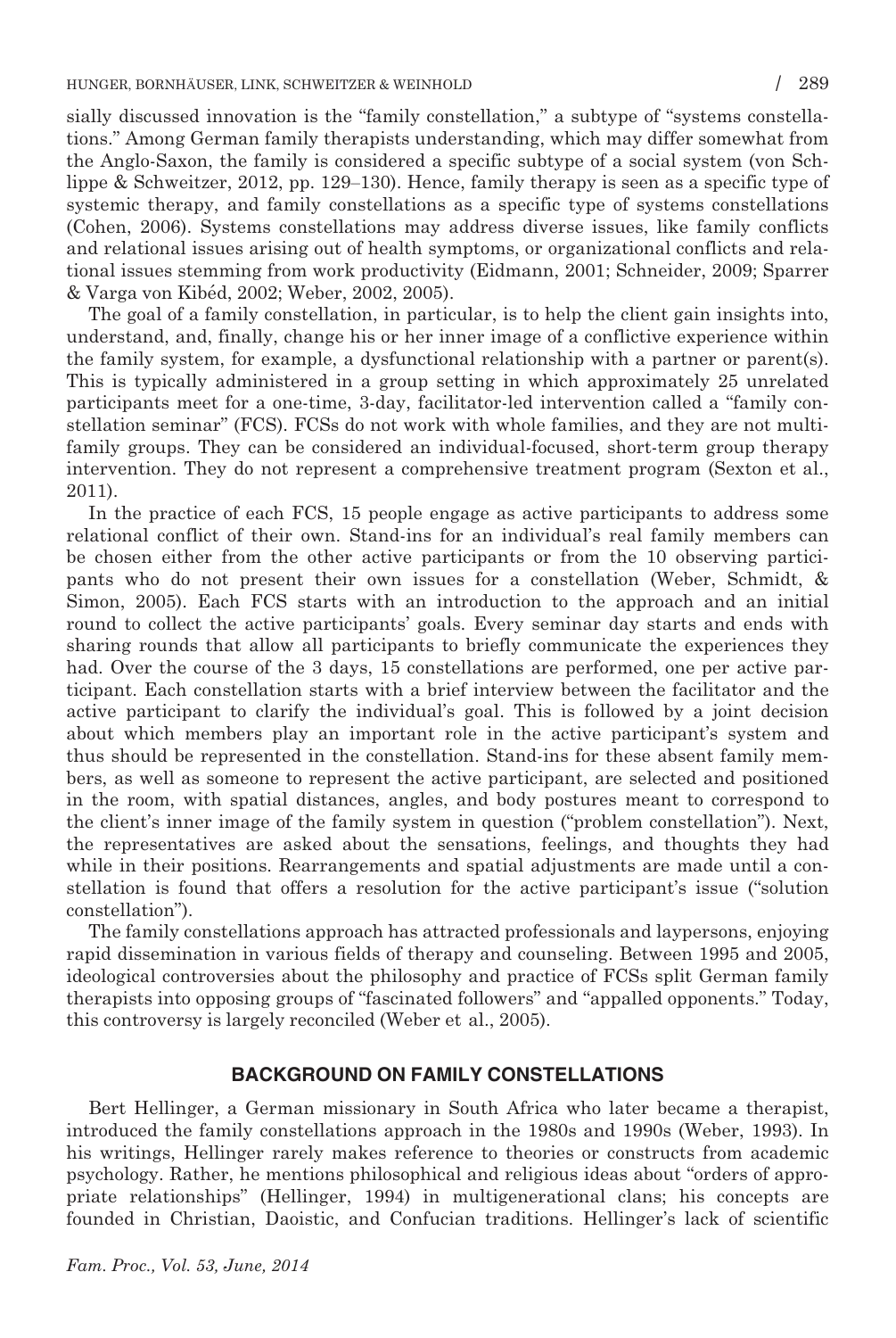theorizing has prompted his followers, opponents, and observers to formulate basic assumptions that they perceive as underlying this method.

# Orders of Appropriate Relationships

Weber (1993) and Sparrer and Varga von Kibéd (2008) formulate basic assumptions which, according to Hellinger, stimulate an "appropriate order" in human systems. For example, one must acknowledge the status of a system before introducing something new into it, one must acknowledge a person's right to belong when he is part of a system by birth or by contract, one must acknowledge that older members precede younger members, and one must recognize members with high achievements contributing to the wellbeing of the system. These principles are all concerned with the proper distribution of duties, obligations, and privileges within the system. von Sydow (2007) considers contextual family therapy to have influenced Hellinger's thinking, although he did not reference this approach. Contextual family therapy integrates individual and systemic approaches in therapy (Boszormenyi-Nagy & Krasner, 1986) and tries to foster change by attending to the multigenerational transmission of family dynamics (see Gangamma, Bartle-Haring, & Glebova, 2012). It looks at the interhuman experience from within the social system ("Iwithin-my-systems"), which is a central perspective in the systems constellations approach (Sparrer & Varga von Kibe´d, 2008). The focus is on relational ethics, a balanced give-and-take ("fairness") influenced by the experience of trustworthiness, loyalty, entitlement, and indebtedness (Gangamma et al., 2012). Hargrave and Pfitzer (2003) define trust as the feeling of confidence in interactions that is the "primary relational resource from which we learn how to interact" as cited by Gangamma et al. (2012, p. 826). Loyalty is associated with accord with oneself and others. Entitlement refers to being cared for, including the right to belong to the family. Indebtedness is a kind of relational autonomy in which one can negotiate rights and responsibilities within the family (Boszormenyi-Nagy & Krasner, 1986; Gangamma et al., 2012). There are few methodologically sound studies on relational ethics. One study used relational ethics as a predictor of marital satisfaction, showing marital satisfaction acted as a mediator between relational ethics and depression (Grames, Miller, Robinson, Higgins, & Hinton, 2008).

# Intervention Technique Derived from Psychodrama and Family Sculpture

Family constellations integrate elements from psychodrama (Moreno, 1946) and family sculpture (Duhl, Kantor, & Duhl, 1973; Satir, Bitter, & Krestensen, 1988) as spontaneous dramatizations of intra- and interpersonal processes, although again Hellinger did not cite these authors or concepts. Family constellations spatially visualize family dynamics. The experience of proceeding from an initial "problem constellation" to a closing "solution constellation" is intended to foster change in the participants' relational experience (Weber et al., 2005).

# Individual and Systemic Change Stimulated by Family Constellations

Our understanding of the dynamics of family constellations is that they stimulate individual and systemic change in the following ways: making visible the spatial arrangement of relationships within a conflictual system ("externalization"); providing access to the insights of unrelated third parties regarding the sensations, feelings, and thoughts they experienced while representing absent family members within the constellation; and making observable (from the outside) and "experienceable" (from within) the transformation of a "problem constellation" into a less burdensome "solution constellation." The latter provides a new framework for feeling, thinking, and behaving that challenges "the coherence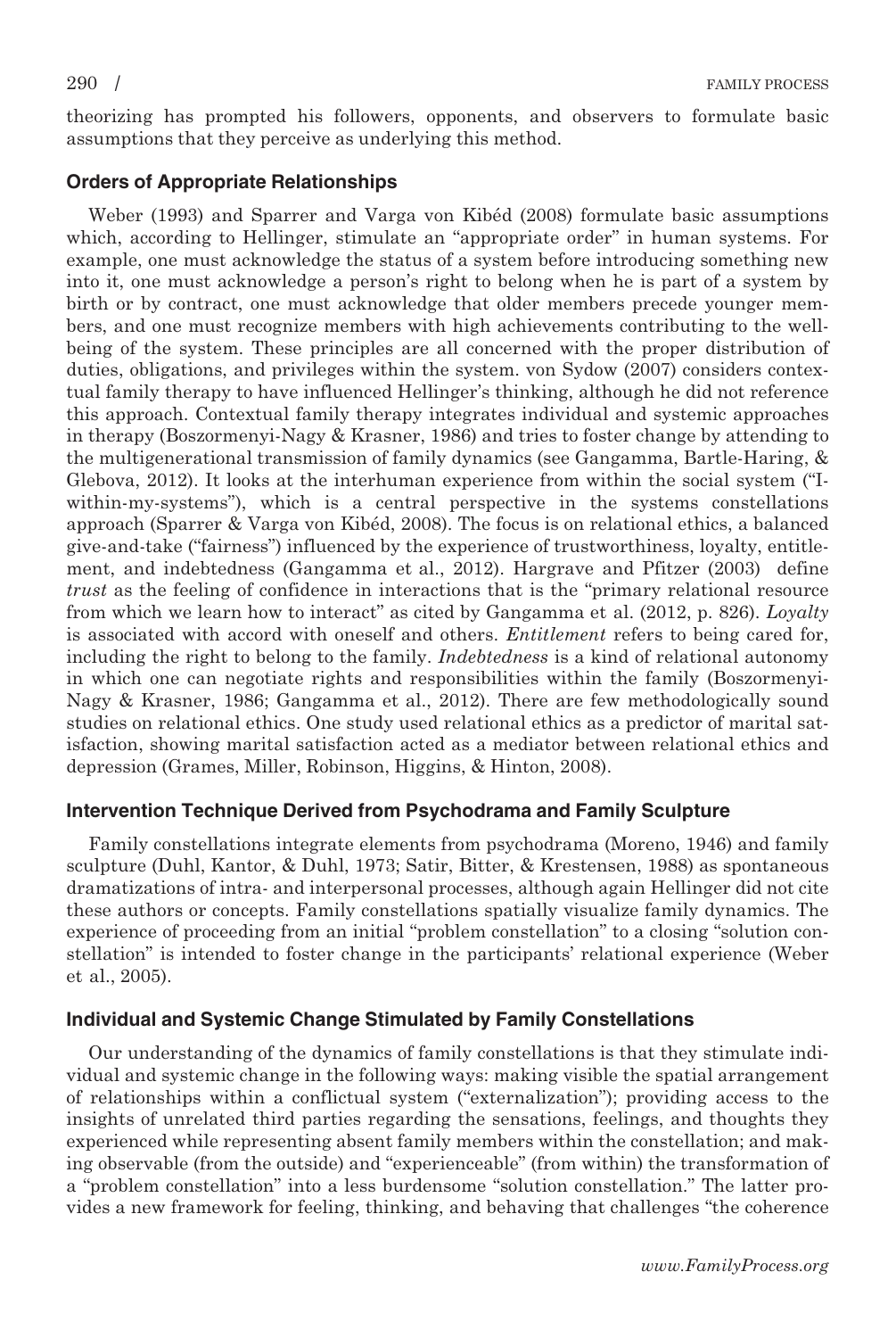of the reflexive circle between beliefs and actions" (Fruggeri, 1992, as cited in Becvar & Becvar, 2009, p. 295). Experiences of trust, entitlement, appropriate loyalty, and appropriate indebtedness (Boszormenyi-Nagy & Krasner, 1986; Gangamma et al., 2012) or of confidence, belonging, accord, and autonomy (Sparrer & Varga von Kibéd, 2008) can arise during family constellations. In our understanding, family constellations first and foremost directly change an individual's inner stance on important family members. This may help modify one's contribution to the interactional cycles within this family system, which, in turn, may contribute to change within the entire system.

### EMPIRICAL STUDIES ON FAMILY CONSTELLATIONS

In our review of the literature<sup>1</sup>, we found that, of the more than 100 publications that point to the international significance of FCSs, most originate from counseling and psychotherapy. No design contributed to an evaluation of family constellations as an evidence-based intervention, if one adheres to the classification of treatments proposed by Sexton et al. (2011). We thus designed a randomized controlled trial, which demonstrated improvement of psychological functioning and goal attainment 2 weeks and 4 months after FCSs (Bornhäuser et al., 2013; Weinhold et al., 2013), and of which this study is a part. A previous, quasi-experimental, controlled trial demonstrated improvement of physical and psychological health, self-esteem, and self-acceptance 4 months after a family constellation (Höppner, 2001). A pre–post study without controls showed increased emotional connectedness and relational autonomy 4 weeks and 4 months after a family constellation (Schumacher, 2000). Although ample case studies provide anecdotal evidence for the efficacy of family constellations systems (Sparrer & Varga von Kibéd, 2008), FCSs have not been investigated systematically.

# EXPERIENCE IN SOCIAL SYSTEMS: A NEW OUTCOME MEASURE IN EVALUATION RESEARCH

This lack of research in family constellations may stem from the absence of a psychometrically sound instrument. Such an instrument would need to focus on dimensions central to the systems constellations approach. It should not only be open to addressing one's experience within the family system but also allow the individual to decide whom to consider as part of this personal social system. The evaluation of such an experience should start from within the social system ("I-within-my-systems"), which is the primary perspective in systems constellation approach (Sparrer & Varga von Kibéd, 2008). In contrast, interactional measures are typically limited to dyadic relationships ("you-me"; e.g., Busby & Gardner, 2008) or whole families ("we-as-a-whole"; e.g., Green, Harris, Forte, & Robinson, 1991). We developed the Experience In Social Systems Questionnaire (EXIS; Hunger, Bornhäuser, Link, Voss, et al., 2013; Hunger, Bornhäuser, Link, Weinhold, & Schweitzer, 2013) to assess individuals' experience within their social systems. The EXIS encompasses a personal domain (EXIS.pers; e.g., couples, families) and an organizational domain (EXI-S.org; e.g., teams, organizational units). The domains can be used separately or in combination. Each domain builds on four dimensions: Belonging, Autonomy, Accord, and Confidence. The dimensions express constructs of clinical, differential, social, and organizational psychology (Hunger & Link, 2011) and are associated with aspects of relational ethics inherent to contextual family therapy (Boszormenyi-Nagy & Krasner, 1986). Of capital importance is that these dimensions are central to the systems constellation approach

<sup>1</sup> PsychINFO, PubMed, German Association for Systemic Therapy, Counseling and Family Therapy (DGSF), International Systemic Constellations Association (ISCA), in Hunger & Link, 2011.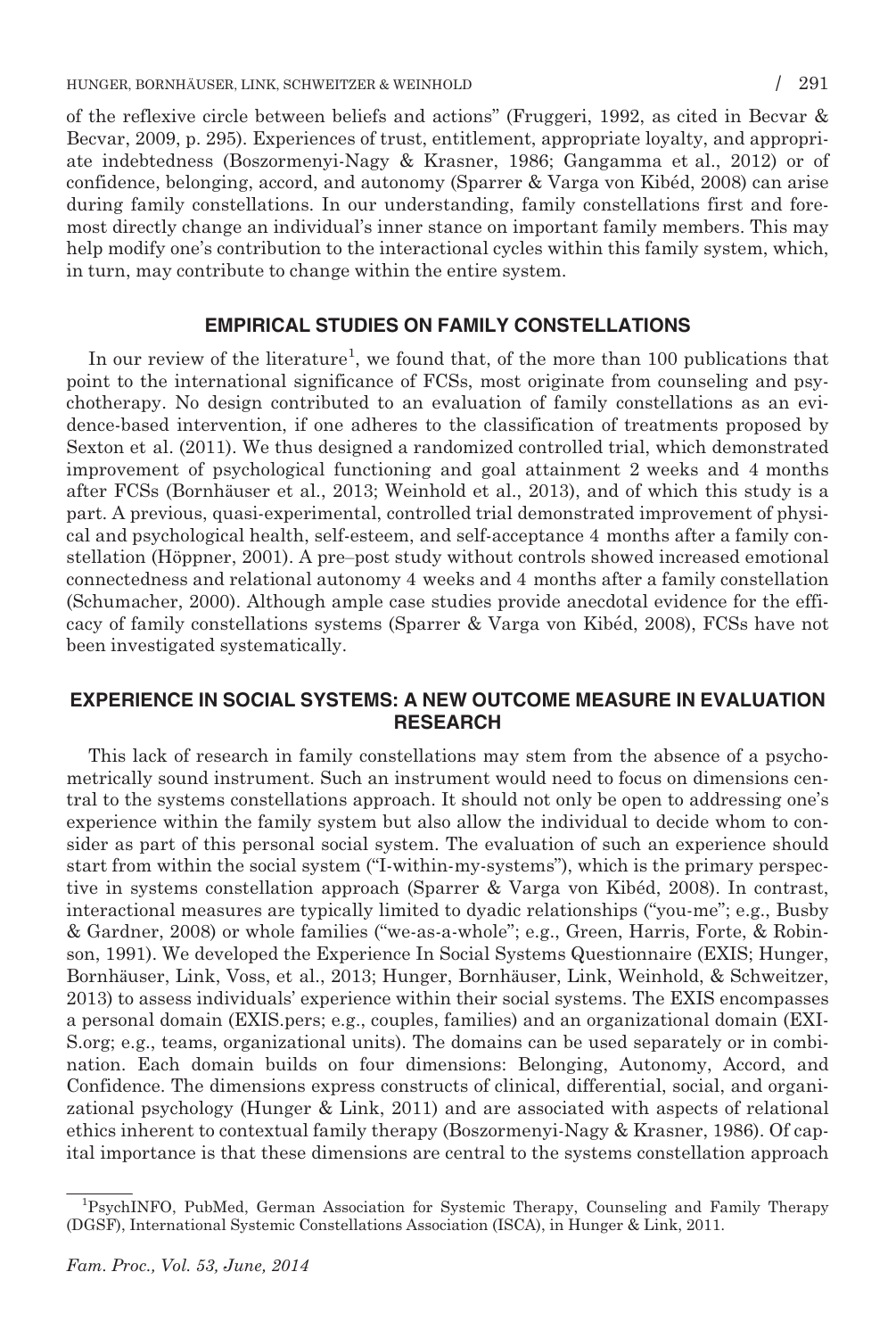and to basic assumptions of what systems constellations aim to change (Sparrer & Varga von Kibed, 2008). Belonging is the operationalization of the experience of being part of a social system (Sparrer & Varga von Kibed, 2008), of being respected and welcome (Boszormenyi-Nagy & Krasner, 1986), and of forming and maintaining significant interpersonal relationships (Baumeister & Leary, 1995; Gere & MacDonald, 2010). Belonging is essential for protecting the boundaries of the family system (Sparrer & Varga von Kibed, 2008). Autonomy is the operationalization of standing up for one's own needs and being assertive within the social system (Sparrer & Varga von Kibed, 2008). It is understanding that rights, responsibilities, appropriate indebtedness (Boszormenyi-Nagy & Krasner, 1986), closeness, and distance can be negotiated (Busby & Gardner, 2008; Christman, 2004; Stierlin, 1971). Autonomy is essential for the growth of the family system (Sparrer & Varga von Kibed, 2008). Accord is the operationalization of the experience of one's social system "as it is," including the acceptance of positive and negative experiences (Sparrer & Varga von Kibed, 2008), and it is associated with appropriate loyalties (Boszormenyi-Nagy & Krasner, 1986) and the experience of accepting emotions, cognitions, and behaviors "as they are" (Durm & Glaze, 2001; King & Wynne, 2004, for the later life cycle). Confidence is the operationalization of the experience that challenging situations within one's social system can be dealt with positively in the future (Sparrer, 2006; Weber, 2002); it is associated with interpersonal trust (Boszormenyi-Nagy & Krasner, 1986) and with trust in the future (Krampen & Hank, 2004). The emergence of Confidence as the fourth dimension originates from its nature as a general dimension of counseling and psychotherapy (Howard, Lueger, Maling, & Martinovich, 1993). The EXIS pers was demonstrated to be psychometrically sound and reliable, and validity was established through correlations with interpersonal and psychotherapeutic constructs (Hunger, Bornhäuser, Link, Voss et al., 2013). Sensitivity to change post FCS was demonstrated as well (Hunger, Bornhäuser, Link, Weinhold et al., 2013). As mentioned above, similar to relational ethics, few methodologically sound studies exist on the impact that FCS exert on the experience of belonging, autonomy, accord, and confidence in personal social systems. As far as we know, there are no controlled studies on how these dimensions are associated with health variables when using the framework of the systems constellations approach (Sparrer & Varga von Kibed, 2008). There is no evidence that feeling differently within one's family after a FCS makes people healthier. There are, however, publications from academic psychology that demonstrate predictability regarding relationship satisfaction and psychological and physical health associated with the experience of belonging, autonomy, accord, and confidence (e.g., Bögels & van Melick, 2004; Howard et al., 1993; Stierlin & Weber, 1989; Uemura, 2007).

### AIM

The aim of this part of the larger randomized, controlled trial (Schweitzer, Bornhäuser, Hunger, & Weinhold, 2012) was to investigate the absolute efficacy (see Sexton et al., 2011) of FCSs regarding individuals' experience in their personal social systems, thereby evaluating FCSs on dimensions that are central to the systems constellations approach. Because FCSs are commonly conducted outside the formal healthcare system, recruitment did not require the participants to be diagnosed clinically or to be in treatment; however, participants were allowed to be in counseling and/or psychotherapy. We focused on individuals' experience in their personal social systems. Improvement of psychological functioning and attainment of FCS-related goals were demonstrated at shortterm intervals, 2 weeks and 4 months after the FCSs (Bornhäuser et al., 2013; Weinhold et al., 2013). We expected positive effects over time regarding the intervention group participants' experience in their personal social systems in general and specifically in regard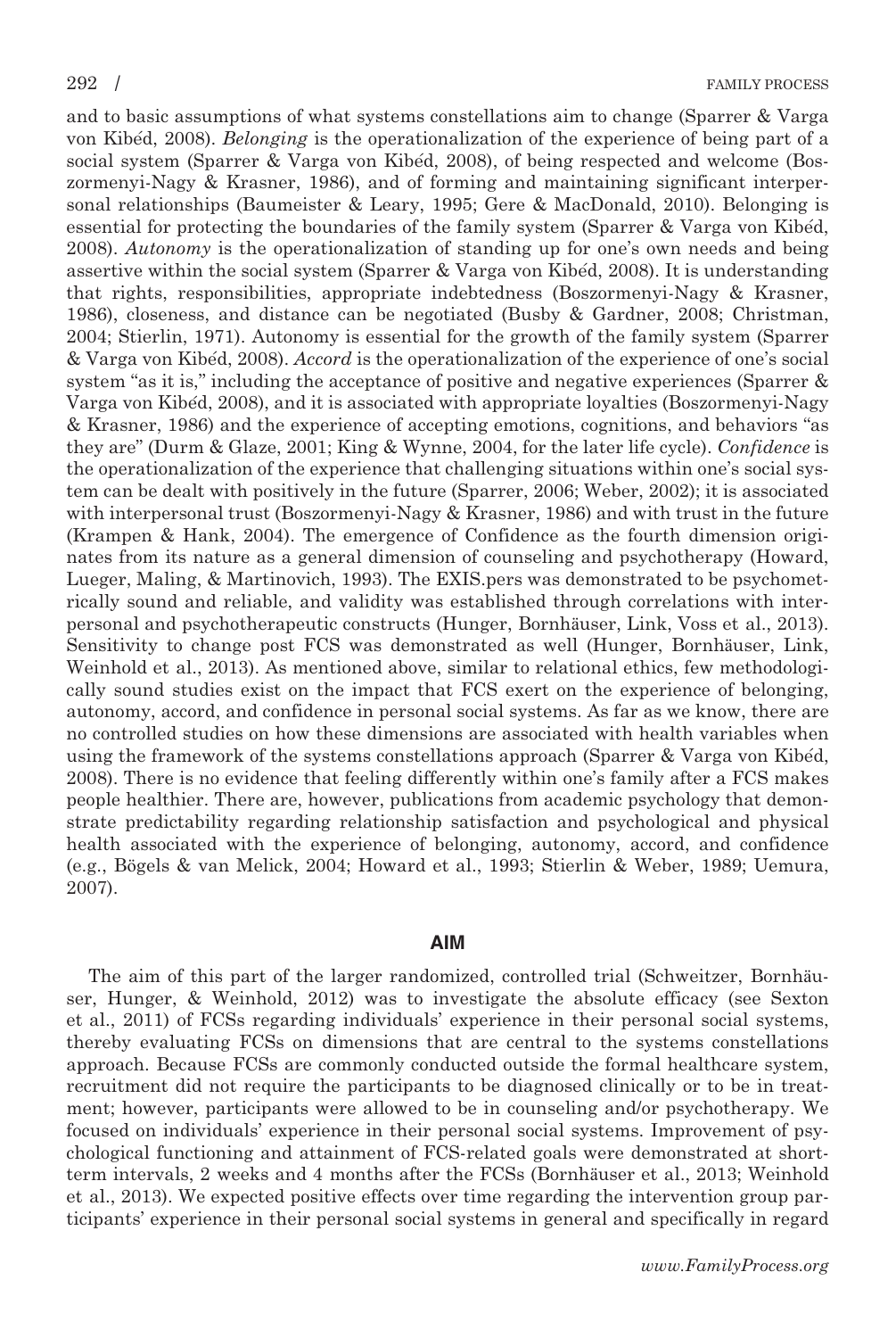to belonging, autonomy, accord, and confidence. We did not expect these effects in the wait-list group. Because the outcome measure we used in this study was being applied for the first time in evaluation research, we included interpersonal scales derived from established measures. We also anticipated positive effects over time pertaining to the participants' interpersonal relationships, again specifically in the intervention group but not in the wait-list group. We expected to see effects on all measures at 2 weeks and 4 months after FCSs. Finally, we assessed potential harms by means of passive surveillance.

#### METHODS

This study is part of a larger single-blind, stratified and balanced, randomized controlled trial on the efficacy of FCSs (Schweitzer et al., 2012). All components of this study were conducted at the University Hospital Heidelberg, Germany. All participants were informed about the intervention procedure and the nature of the study, and they gave their written, informed consent to participate in the study.

#### Sample Characteristics

Inclusion criteria required: (a) the active participants to sign up for a family constellation of their own, that is, they were required to present with a serious conflictual social systems dynamic they wanted to work with; (b) the observing participants to have an interest in participating in a FCS but as representatives only; (c) all participants to participate in no further FCS until completion of this study; (d) all participants to have a minimum age of 18 years. Participants were recruited by means of an information flyer and a website (www.aufstellungsforschung.de) linked to several institutes and associations of systemic counseling and psychotherapy. To assess whether participants met the primary inclusion criteria, we conducted telephone interviews.

### Study Design

#### Randomization

To obtain balanced sample sizes (26 participants in each FCS, consisting of 16 active and 10 observing participants), randomization was restricted using the random allocation rule, implemented according to the restricted shuffled approach (Schulz & Grimes, 2002). Randomization was stratified by participant status (active or observing participant), and it referred to conditions (intervention or wait-list group) and the two facilitators conducting the FCSs. The wait-list group received the same intervention after we closed this study. No further blinding was used (see Figure 1).

Eight FCSs (128 active and 80 observing participants) were conducted: four of them in the intervention group (64 active and 40 observing participants) and four in the wait-list group (64 active and 40 observing participants). We had two facilitators: one conducted the first and second FCS, the other the third and fourth FCS, in the intervention group; one conducted the fifth and sixth FCS, the other the seventh and eighth FCS, in the waitlist group.

#### Assessment points

Participants were assessed three times (baseline, 2-week, and 4-month follow-ups) with self-reporting questionnaires. The intervention group completed the baseline on-site immediately prior to the FCSs. The wait-list group received and answered the questionnaire isochronally by mail. After the baseline assessment, each participant of the intervention group attended one FCS. Participants in the wait-list group did not attend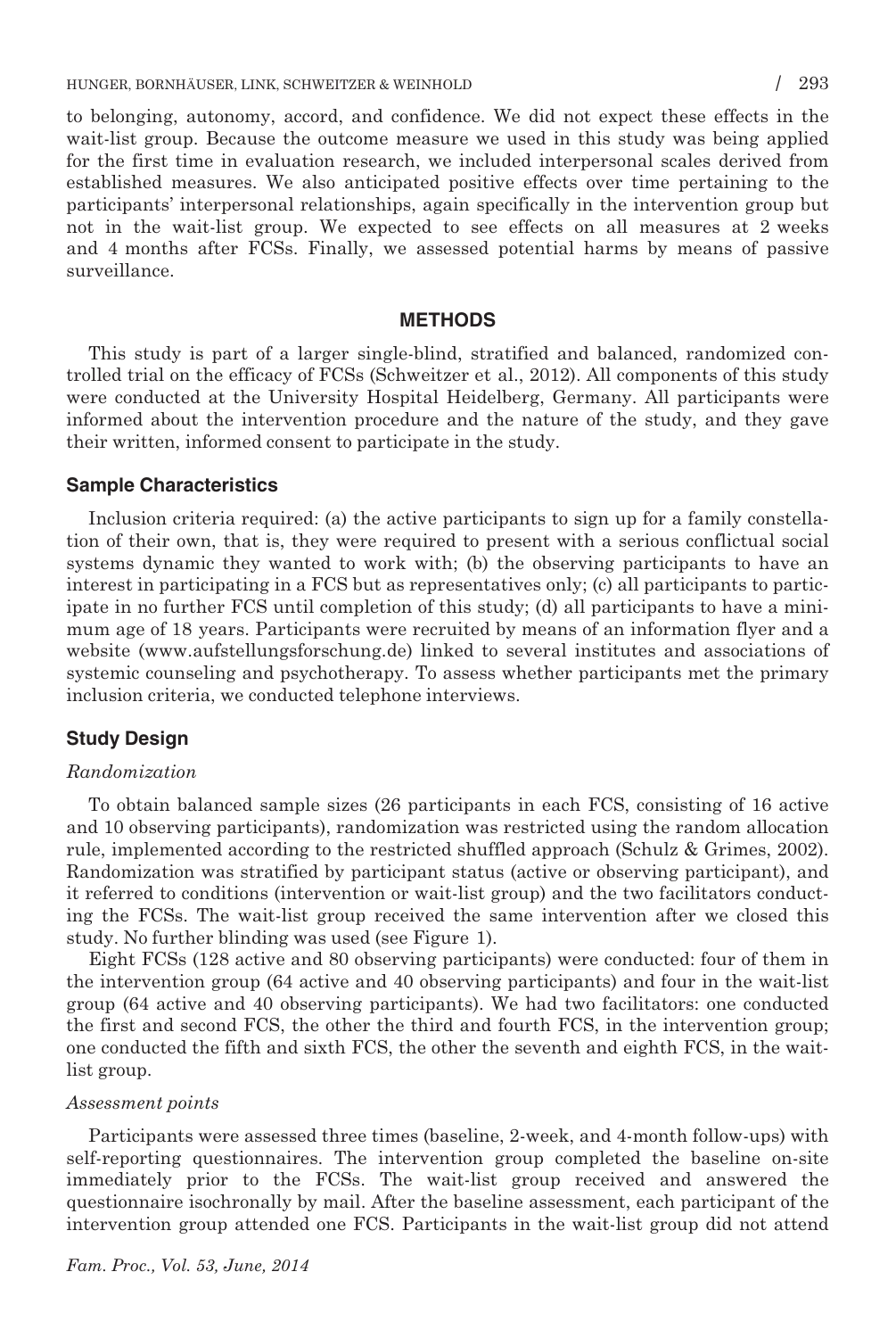



*Note*. IG = intervention group;  $WLG$  = wait-list control group;  $AP$  = active participants; OP = observing participants; EXIS = Experience in Social Systems Questionnaire.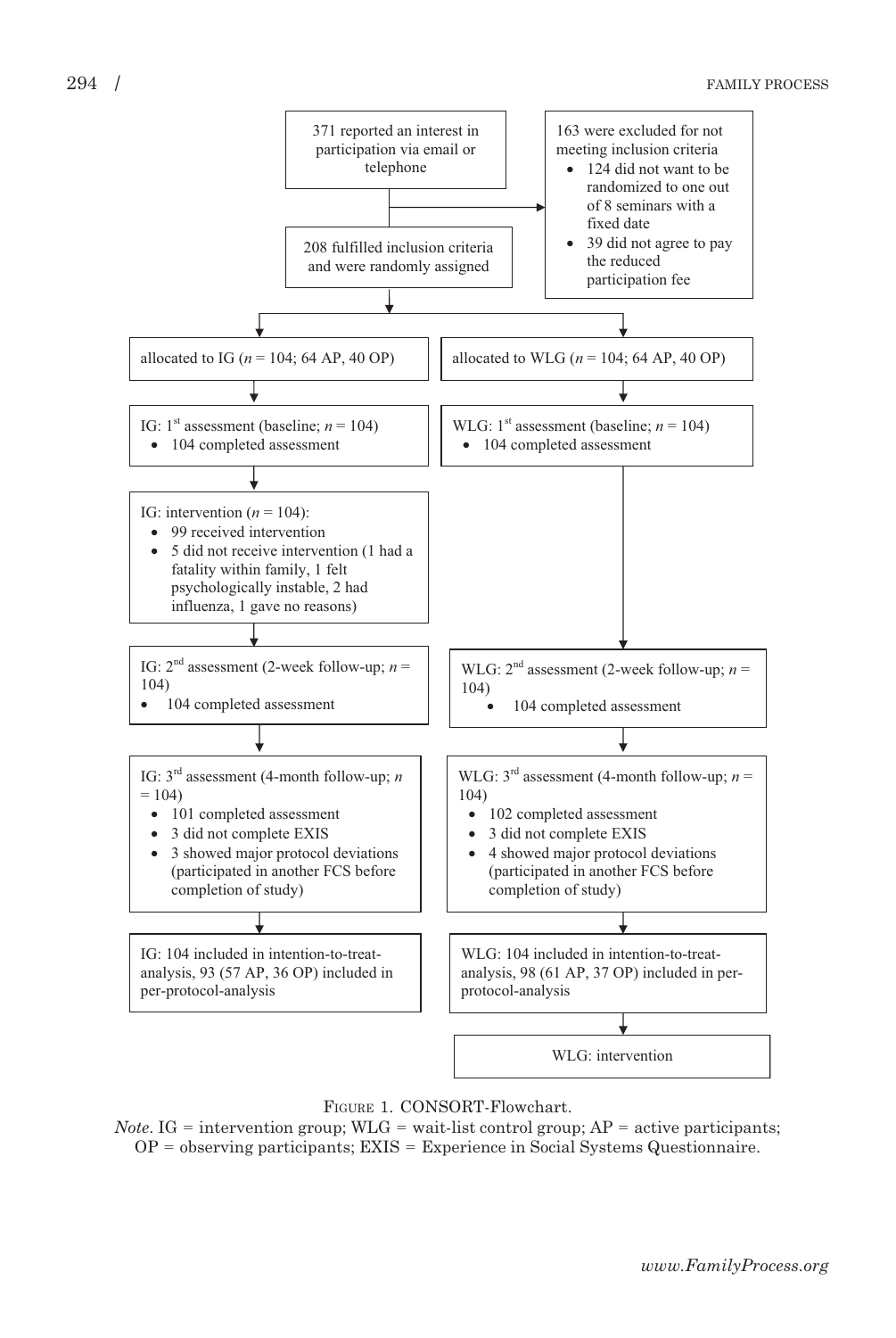any FCS during the study period, but immediately subsequent to the 4-month follow-up (see Figure 1). At all follow-ups, participants received questionnaires and returned them by mail.

#### Assessment Instruments

Baseline information was gathered on demographic variables and previous experience with family constellations.

#### Experience in social systems

As the main outcome measure in this study, the participants' experience within their social systems was assessed using the total score on the Experience In Social Systems Questionnaire, personal domain (EXIS.pers) (Hunger, Bornhäuser, Link, Voss et al., 2013; Hunger, Bornhäuser, Link, Weinhold et al., 2013), consisting of 12 items (3 items\*4 dimensions) rated from 1 (not at all) to 6 (entirely). Participants were asked to reflect on their experience over the previous 2 weeks. Belonging items indicate to what degree the respondent feels a sense of belonging and of being respected and welcome. Autonomy items uncover the respondents' experience in standing up for their own needs, as well as their willingness to erect and maintain boundaries with regard to others. Accord items identify how strongly the respondent feels satisfied and at peace with the way things are, as well as the degree of harmony with others. Confidence items probe whether the respondents are optimistic about having the strength to cope with upcoming challenges, how hopeful they are that things will continue positively, and the degree of confidence in their own ability to deal with things that cannot be changed.

Based on a sample of 634 adults (mainly midlife, highly educated, employed German women who were married or living with a partner), EXIS.pers demonstrated the best fit as a bi-level model including a general factor, "experience in personal social systems" (Cronbach's alpha: .91) and four dimensions: Belonging (Cronbach's alpha: .85), Autonomy (Cronbach's alpha: .74), Accord (Cronbach's alpha: .87), and Confidence (Cronbach's alpha: .83; Hunger, Bornhäuser, Link, Voss et al., 2013). Convergent validity was demonstrated by correlations with interpersonal relationships and psychotherapeutic constructs (Social Support Questionnaire by Fydrich, Sommer, & Brähler, 2007; Psychotherapeutic Outcome Questionnaire by Lambert et al., 2004; Tool for the Evaluation of the Psychotherapeutic Progress by Lutz et al., 2009). In comparison to the other EXIS.pers subscales, Belonging showed the highest association with social support (see Baumeister & Leary, 1995); whereas Confidence was most strongly associated with psychotherapeutic scales, especially in the phase of remoralization (see Howard et al., 1993).

EXIS.pers demonstrated 2-week and 4-month sensitivity to change after FCSs  $(n = 118;$  mainly midlife, highly educated, employed German women who were married or living with a partner). Norman's  $S_{\text{repeat}}$  was .92 at 2 weeks, for the total score (.78–.91, for the dimensions), and it was .85 at 4 months, for the total score (.71–.81, for the dimensions; Hunger, Bornhäuser, Link, Weinhold et al., 2013).

#### Interpersonal relationships

To validate outcome constructs, participants' interpersonal relationships were assessed using the "Interpersonal Problematic Relations" (IPR) scale derived from the Outcome Questionnaire (OQ-45; Lambert et al., 2004) and the "Interpersonal Problems" (IP) scale derived from the Tool for the Evaluation of the Psychotherapeutic Progress (FEP; Lutz et al., 2009). The IPR consists of 11 items rated from 0 (never) to 4 (almost always). Participants are asked to reflect on their satisfaction with and problems in interpersonal relations over the previous week. IPR was tested as reliable (Cronbach's alpha: .80;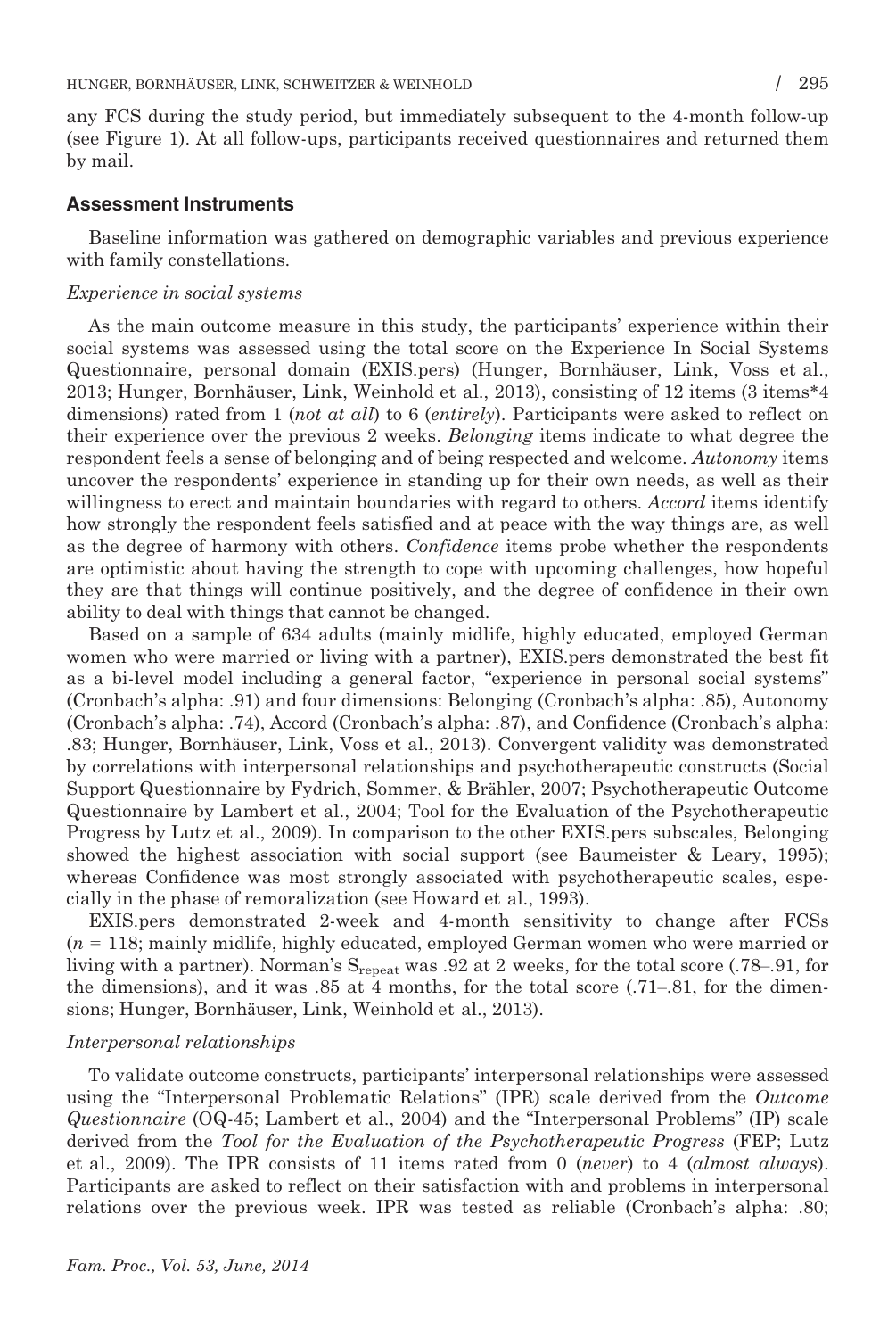Lambert, Hannöver, Nisslmüller, Richard, & Kordy, 2002), and sensitivity to change was demonstrated in clinical populations (Haug, Puschner, Lambert, & Kordy, 2004). The IP consists of 12 items rated from 1 (never) to 5 (very often). Participants are asked to reflect on their interpersonal problems over the previous week in accordance with the circumplex model (Horowitz, Rosenberg, Baer, Ureño, & Villasenor, 1988; Kiesler, 1996). IP was shown to be reliable (Cronbach's alpha: .80), and sensitivity to change was demonstrated in a clinical population (Lutz et al., 2009).

## Standardization of FCSs

Each group of 26 participants met for a single 3-day FCS. As we are unaware of the existence of any handbook, either on the procedure of an FCS or on an individual family constellation, we developed a manual based on our observations in FCSs and interviews with pioneers of family constellations. All operationalizations were validated with the facilitators.

The manual requires the facilitator to incorporate into each FCS the following obligatory items: (a) welcome and information; (b) explanation of general philosophy and FCS procedures; (c) explanation of facilitator's working style; (d) instructions for representatives and how to communicate from that role; (e) instructions on how to position representatives in the room; (f) time for participant questions; and (g) an initial round to clarify active participants' goals. Furthermore, the third day should further include a sharing round to clarify participants' questions and concerns. Each day should also provide for a debriefing, at least one sharing round, two coffee breaks, and a lunch break on the second and third day.

The manual also requires each individual family constellation to cover the following obligatory points: (a) clarification of the individual participants' goals by means of a brief interview between the facilitator and the active participant whose turn it is; (b) decisionmaking on which part of the family will be set up, with the consent of the respective active participant; (c) selection and positioning of representatives in the room according to the active participant's inner image of the respective family conflict ("problem constellation"); (d) enquiry by the facilitator regarding each representative's observations (physical, emotional, mental state); and (e) rearrangement of representatives according to these observations, until a constellation is identified in which the representative of the active participant feels less burdened than in the beginning of the constellation ("solution constellation"). Optionally, the facilitator adds or removes representatives, asks representatives to speak ritual sentences vis-a-vis one or several of the other representatives, or asks representatives to perform ritual gestures. At the end, the active participant may step into the "solution constellation," taking their own position to experience the relational constellation that emerged from the process.

### Intervention integrity and interrater reliability

Intervention integrity was maintained by two independent raters who were trained by observing FCSs before the onset of the study. They monitored each FCS and independently rated the occurrence of each obligatory standardized procedure. Overall intervention integrity was calculated as the percentage of obligatory procedures that were implemented as planned. Overall intervention integrity for the four FCSs ranged between 96.5% and 100%. Interrater reliability was determined as the percentage of agreement on intervention integrity between both raters. A more robust measure (e.g., Cohen's Kappa) could not be calculated due to the very low degree of total observer variance. Interrater reliability in the four FCSs ranged between 96.5% and 97.3%. Each family constellation averaged out at 46 minutes ( $SD = 10$ ; range: 20–70 minutes).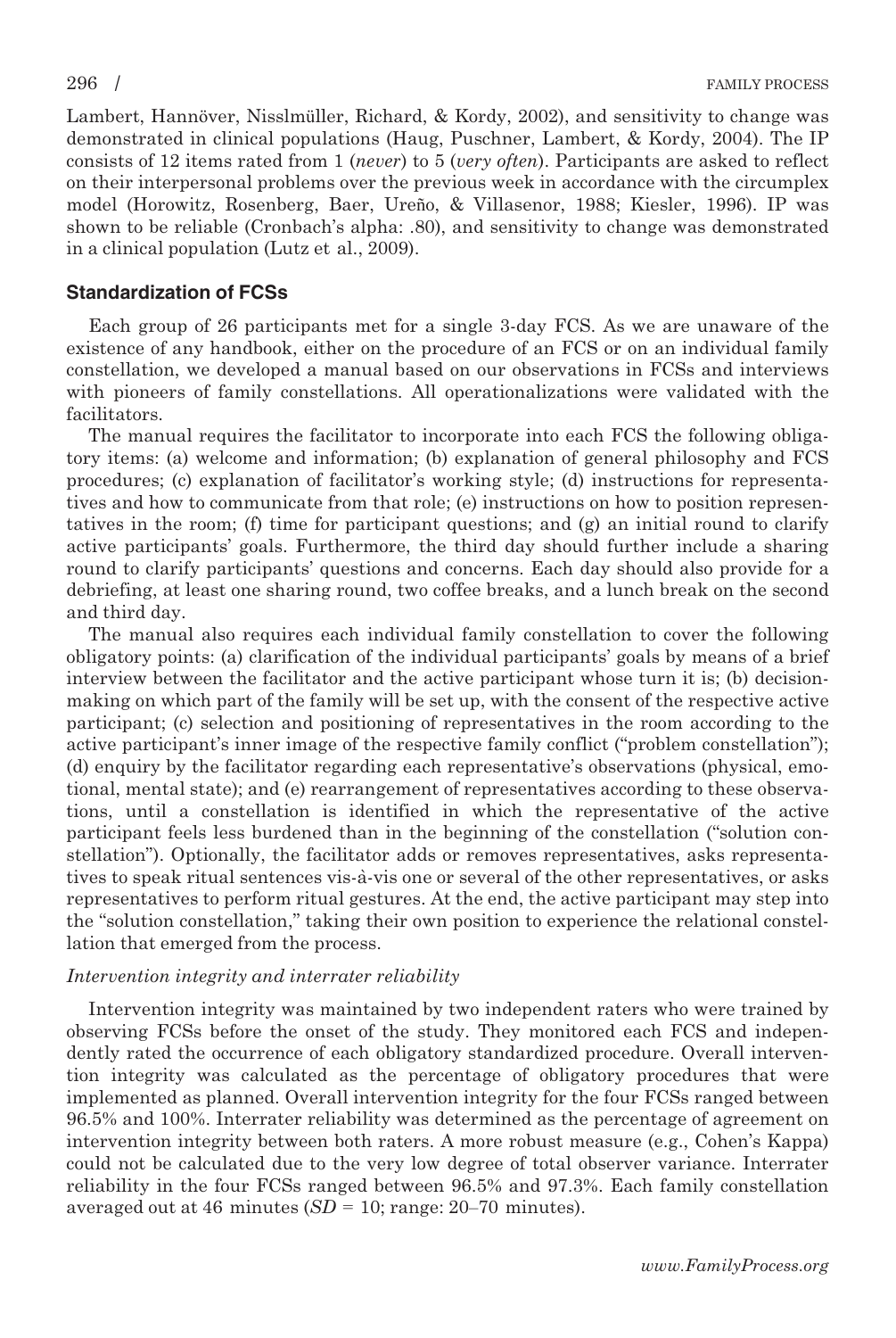#### Facilitator Effects

To ensure the quality of intervention and the competency to deal with potential study participants in the clinical range, eligibility criteria for the study facilitators were to (a) be either a licensed psychiatrist or psychotherapist; (b) have at least 20 years' professional experience; and (c) have at least 10 years' professional experience as a facilitator of family constellations. Our two facilitators were pioneers of family constellations: one a male licensed psychiatrist and psychotherapist who has conducted family constellations for 30 years, the other a female clinical psychologist and licensed psychotherapist who has conducted family constellations for 20 years. One-way univariate ANOVAs showed no differences between facilitators after 2 weeks and 4 months in the EXIS.pers total score, or the dimensional scores of Belonging, Autonomy, Accord, and Confidence. As there were only two facilitators, resulting in low power, the conclusion that each of them was equally effective is tentative. Potential therapist effects related to the EXIS.pers were not examined in this study.

### Clustering Effects

FCSs were administered with individuals in a nonrecurring 3-day group setting; as such, there was interaction between active and observing participants over the course of the 3 days. Consequently, observations of individuals were not independent. We conducted a two-level (participant, FCS) linear regression analysis to account for positive intraclass correlations (ICC) indicating variance attributable to the FCS above and beyond the variance attributable to its participants (Kreft & de Leeuw, 1998; Murray, Varnell, & Blitstein, 2004). The ICC coefficient for the EXIS.pers total score was zero, indicating no intraclass correlations among participants of the same seminar. The same result was reported for the total score of the Outcome Questionnaire and the Tool for the Evaluation of the Psychotherapeutic Progress (Weinhold et al., 2013), from which we derived the interpersonal scales. Therefore, clustering effects were not expected and results from standard statistical analyses (mixed-design ANOVAs) will be presented.

#### Statistical Analyses

All analyses were calculated using the SPSS statistical package (Version 19.0, IBM Germany). All statistical tests were two-tailed. Single missing values for each (sub-)scale were replaced with the conditional mean values for the respective subgroup (active participants in the intervention group; active participants in the wait-list group; observing participants in the intervention group; observing participants in the wait-list group).

### Intention-to-treat and per-protocol analyses

First, we conducted intention-to-treat analyses, which comprised a comparison of the intervention groups that included all participants as originally allocated after randomization to avoid bias (Shah, 2011). In our study, we included all 208 participants regardless of their adherence to the inclusion criteria, whether they participated in an FCS or not, or their subsequent withdrawal from the study due to protocol deviation, such as attending another FCS during the study period or failing to complete the main outcome instrument at the 4-month follow-up (see Fisher et al., 1990).

This was followed by per-protocol analysis for the main outcome measure. This entailed a comparison of the intervention groups encompassing only those participants who completed the intervention as originally allocated. Taken on its own, this analysis leads to bias (Shah, 2011); therefore, for the purposes of our study, we restricted analyses to only those participants who adhered to the inclusion criteria, who participated in the FCS to which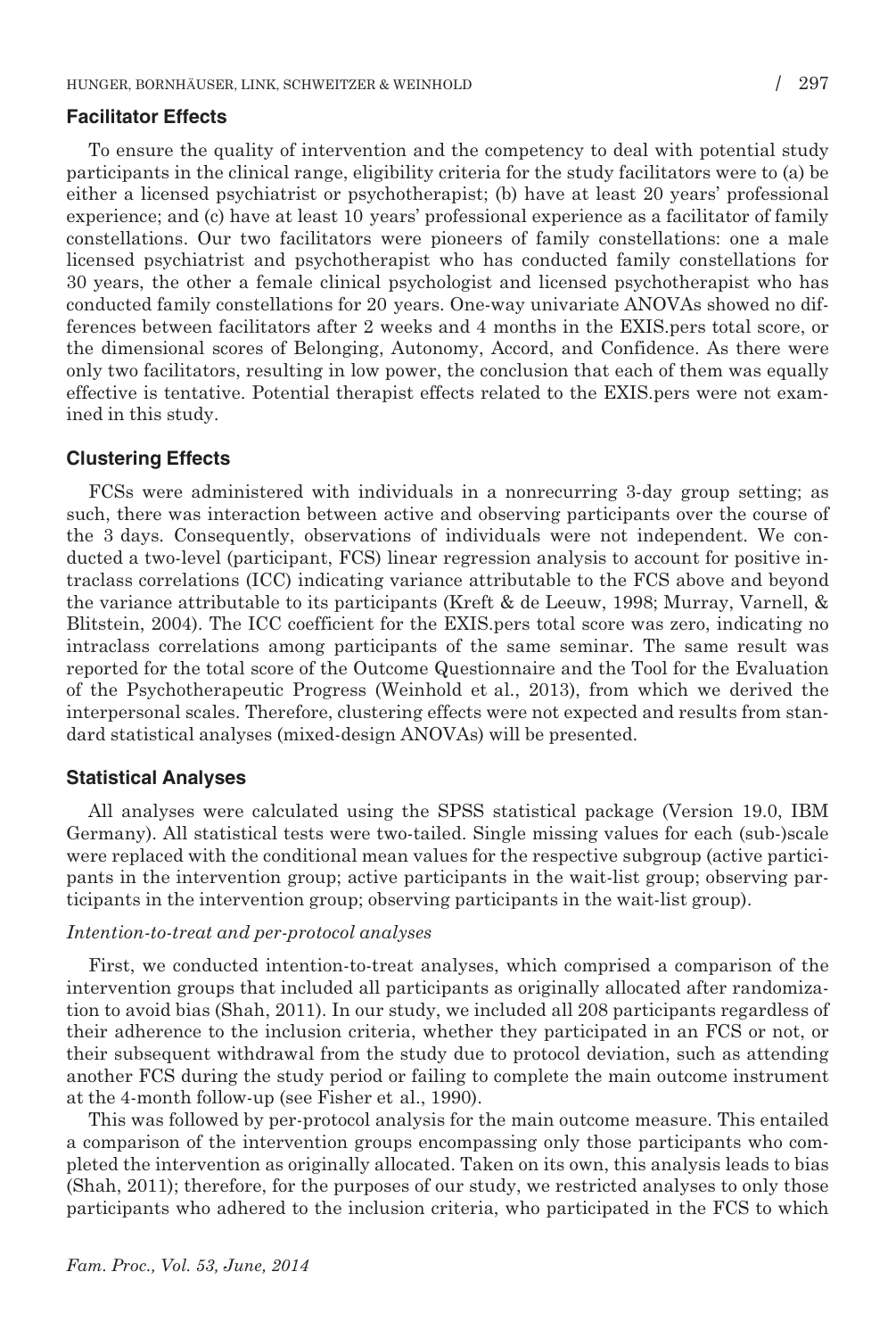they were randomly assigned, and who did not deviate from the protocol (see Fisher et al., 1990).

### Mixed-design ANOVAs

We performed mixed-design ANOVAs to identify differences between the intervention and wait-list group (Field, 2009). For these ANOVAs, the factors were as follows: group (intervention or wait-list), participant status (active or observing), and time (baseline, 2 weeks, 4 months). Contrasts A compared the baseline with the 2-week follow-up. Contrasts B indicated change between the 2-week and 4-month follow-ups.

We performed ancillary mixed-design ANOVAs to identify differences between active and observing participants in the intervention group (Field, 2009). For these ANOVAs, the factors were as follows: participant status (active or observing) and time (baseline, 2 weeks, 4 months).

Time  $\times$  Group interaction effect sizes were assessed with partial eta-squared ( $\eta^2$ ) for mixed-design ANOVA. Classifications of effect sizes were as follows:  $\eta^2 > 01$  small the mixed-design ANOVA. Classifications of effect sizes were as follows:  $\eta^2 \geq .01$  small effect,  $\eta^2 \geq .06$  medium effect, and  $\eta^2 \geq .14$  large effect. Subsequently, for significant Time  $\times$  Group interactions, simple effects analyses within and between groups were performed (Howell, 2002). Between-group effect sizes were assessed with  $\eta^2$  and Cohen's d (Cohen, 1988). Classifications of Cohen's d were as follows:  $d \geq .20$  small effect,  $d \geq .50$ medium effect, and  $d \geq .80$  large effect (Cohen, 1988). In accordance with Coe (2002), we interpreted Cohen's d in terms of percentiles. Within-group effect sizes were assessed with  $\eta^2$ .

### RESULTS

#### Sample Characteristics and Participant Flow

The participant flow is shown in Figure 1. None of the 208 study participants dropped out; five participants in the intervention group  $(2.4\%)$  did not participate in the FCS; three participants in the intervention group (1.4%) and four from the wait-list group (1.9%) committed major protocol deviations as they attended another FCS during the study period; another three participants in the intervention group (1.4%) and two from the wait-list group (1.0%) failed to complete the main outcome instrument at the 4-month follow-up. Intention-to-treat analyses involved 208 participants; per-protocol analyses were conducted for 191 participants (91.8%; 93 participants in the intervention group, 98 participants in the wait-list group). The participants were mainly midlife women, married or living with a partner, highly educated, employed, German, and with prior experience in family constellations. The two groups were well balanced with respect to the baseline (Table 1).

### Intervention Outcome

Due to the nonsignificance of the three-way interaction, we analyzed only the Group  $\times$  Time and the Time  $\times$  Participant interactions using simple effects analyses. Results for the main and additional outcome measures are provided in Table 2.

#### Experience in social systems

For the EXIS.pers total score, mixed-design ANOVAs showed a statistically significant Group  $\times$  Time interaction effect for the *intention-to-treat* analyses ( $n = 208$ ) with a medium effect size. Between-group simple effects analyses demonstrated that participants in the intervention group had significantly improved their experience in their personal social systems compared with the wait-list group at short-term intervals of 2 weeks and 4 months after the FCSs, again with medium effect sizes. More precisely, the average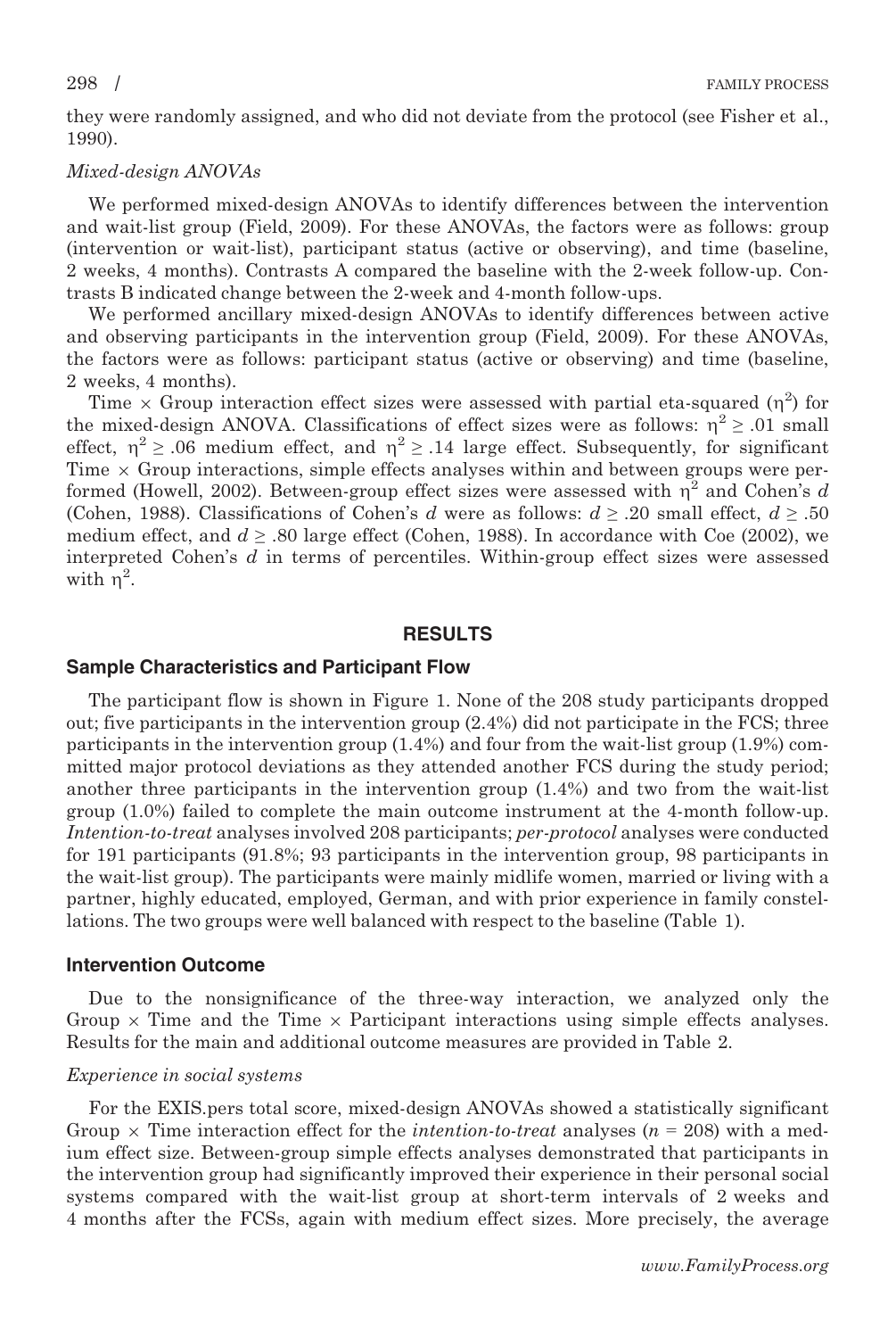|                                        |                                         | Intervention group                            |                                                  | Wait-list control group                 |                                               |                                                  |
|----------------------------------------|-----------------------------------------|-----------------------------------------------|--------------------------------------------------|-----------------------------------------|-----------------------------------------------|--------------------------------------------------|
|                                        | Total<br>sample<br>$(n = 104)$<br>M(SD) | Active<br>participants<br>$(n = 64)$<br>M(SD) | Observing<br>participants<br>$(n = 40)$<br>M(SD) | Total<br>sample<br>$(n = 104)$<br>M(SD) | Active<br>participants<br>$(n = 64)$<br>M(SD) | Observing<br>participants<br>$(n = 40)$<br>M(SD) |
| Age (years)                            | 47 (9)                                  | 47(9)                                         | 48(10)                                           | 48 (10)                                 | 48 (10)                                       | 49(10)                                           |
| Female                                 | 87 (84%)                                | 51 (80%)                                      | 36 (90%)                                         | 77 (74%)                                | 45 (70%)                                      | 32 (80%)                                         |
| Married or<br>living with<br>a partner | 69 (66%)                                | 42 (66%)                                      | 27 (68%)                                         | 77 (74%)                                | 46 (72%)                                      | 31 (78%)                                         |
| High-school<br>diploma                 | 92 (89%)                                | 57 (89%)                                      | 35 (88%)                                         | 89 (86%)                                | 40 (78%)                                      | 39 (98%)                                         |
| Employed                               | 98 (96%)                                | 59 (94%)                                      | 39 (98%)                                         | 94 (90%)                                | 55 (86%)                                      | 39 (98%)                                         |
| German<br>nationality                  | 101 (97%)                               | 63 (98%)                                      | 38 (95%)                                         | 99 (95%)                                | 61 (95%)                                      | 38 (95%)                                         |
| Previous<br>experience<br>with FCS     | 83 (80%)                                | 51 (80%)                                      | 32 (80%)                                         | 82 (79%)                                | 54 (84%)                                      | 28 (70%)                                         |

TABLE 1 Sample Characteristics

 $Note. FCS = family constellation seminar.$ 

person in the intervention group scored higher than approximately 73% of the wait-list group after 2 weeks (Cohen's  $d = .61$ ) and higher than approximately 69% of the wait-list group after 4 months (Cohen's  $d = .53$ ). Contrast A revealed significance in comparing the baseline to the 2-week follow-up,  $F(1,204) = 34.37$ ,  $p = .000$ ,  $\eta^2 = .14$ . Contrast B did not reveal significance but supported the stability of this large effect over the 4-month followup. Within-group simple effects analysis demonstrated that this effect was due to a significant change over time in the intervention group,  $F(1.84,187.86) = 21.71$ ,  $p = .000$ ,  $\eta^2$  = .18, while participants in the wait-list group showed no significant change. Per-proto $col$  analyses ( $n = 191$ ) supported these results.

Additional analyses of the EXIS.pers dimensions mirrored these results. Group  $\times$  Time interaction effects for the *intention-to-treat* analyses ( $n = 208$ ) were significant with small effects. Between-group simple effects analyses demonstrated that participants in the intervention group had a significantly improved experience in belonging, autonomy, accord, and confidence in their personal social systems compared with the wait-list group at both the 2-week and 4-month follow-up, with medium to small effect sizes. However, Belonging revealed significance at 4 months after the FCSs, by trend only  $(p < .10)$ . Contrasts A revealed significance when comparing the baseline to the 2-week follow-up: Belonging,  $F(1,204) = 11.65$ ,  $p = .001$ ,  $\eta^2 = .05$ ; Autonomy,  $F(1,204) = 20.97$ ,  $p = .000$ ,  $\eta^2 = .09$ ; Accord  $F(1,204) = 23.47$ ,  $p = .000$ ,  $\eta^2 = .10$ ; Confidence  $F(1,204) = 21.77$  $\eta^2 = .09$ ; Accord,  $F(1,204) = 23.47$ ,  $p = .000$ ,  $\eta^2 = .10$ ; Confidence,  $F(1,204) = 21.77$ ,  $p = .000$ ,  $\eta^2 = .10$ . Contrasts B did not reveal significance but supported the stability of  $p = .000$ ,  $\eta^2 = .10$ . Contrasts B did not reveal significance but supported the stability of these medium to small effects over the 4-month follow-up. Within-group simple effects analysis demonstrated that this effect was due to a significant change over time in the intervention group (Belonging,  $F[1.87,190.97] = 5.43$ ,  $p = .006$ ,  $\eta^2 = .05$ ; Autonomy, F[1.91,195.05] = 17.93,  $p = .000$ ,  $\eta^2 = .15$ ; Accord,  $F[1.83,186.52] = 17.35$ ,  $p = .000$ ,  $\eta^2$  = .15; Confidence, F[1.84,187.41] = 13.29, p = .000,  $\eta^2$  = .12), while participants in the wait-list group showed no significant change.

#### Interpersonal relationships

For the IPR and IP, mixed-design ANOVAs showed a statistically significant Group  $\times$  Time interaction effect in the *intention-to-treat* analyses ( $n = 208$ ) with a small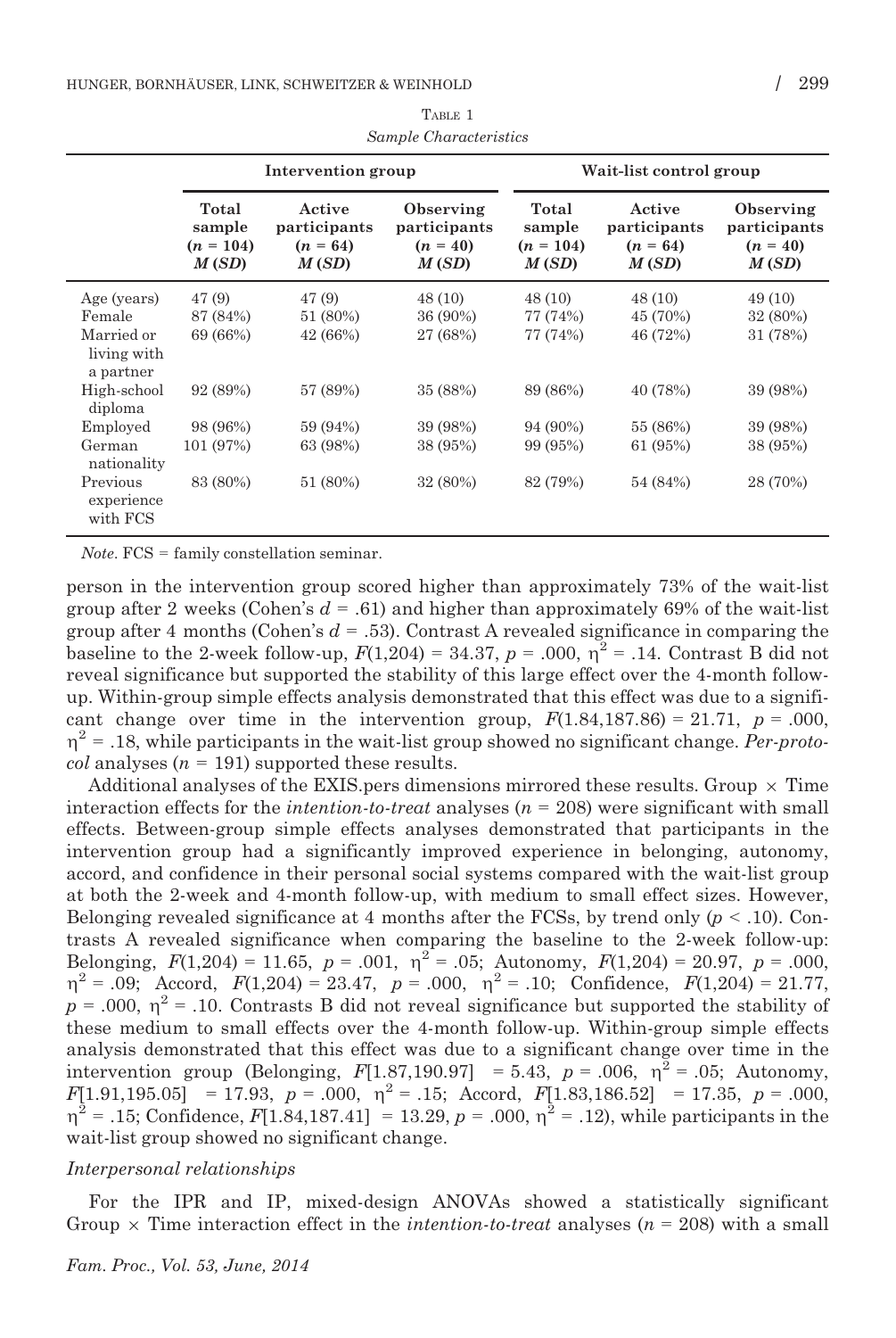|                                                                           |                                                         |                                     |                            |                                                                                                                                                 |                                                  |     | Simple effects on between-subjects factor         |                 |
|---------------------------------------------------------------------------|---------------------------------------------------------|-------------------------------------|----------------------------|-------------------------------------------------------------------------------------------------------------------------------------------------|--------------------------------------------------|-----|---------------------------------------------------|-----------------|
|                                                                           |                                                         |                                     |                            |                                                                                                                                                 | 2 weeks                                          |     | 4 months                                          |                 |
|                                                                           | <b>Baseline</b><br>M(SD)                                | 2 weeks<br>M(SD)                    | 4 months<br>M(SD)          | time × group<br><b>ANOVA</b>                                                                                                                    | F(d)                                             | ರ   | F(d)                                              | ರ               |
| <b>Total</b> score                                                        | Experience in social systems                            |                                     |                            |                                                                                                                                                 |                                                  |     |                                                   |                 |
| <b>WLG</b><br>$\overline{C}$                                              | 4.15 (.76)<br>4.07 (.77)                                | 4.54 (.74)<br>4.07 (.81)            | 4.47 (.78)<br>4.05 (.81)   | $F(1.90, 386.51) = 17.28,$<br>$p = .000, \eta^2 = .078$                                                                                         | $p = .000, \eta^2 = .079$<br>$F(1,204) = 17.51,$ | 61  | $p = .000, \eta^2 = .061$<br>$F(1,204) = 13.17,$  | 53              |
| Belonging<br><b>WLG</b><br>g                                              | 4.39(1.09)<br>4.25(1.00)                                | 4.26 (1.04)<br>4.57 (.88)           | 4.56 (1.04)<br>4.29(.99)   | $F(1.91, 388.69) = 6.01,$<br>$p = .003, \eta^2 = .029$                                                                                          | $p = .021, \eta^2 = .026$<br>$F(1,204) = 5.39,$  | 32  | $p = .075, \eta^2 = .015$<br>$F(1,204) = 3.21,$   | 27              |
| Autonomy<br><b>WLG</b><br>$\Xi$                                           | 4.19(0.91)<br>4.17 (.84)                                | 4.63(.80)<br>4.09(0.94)             | 4.05(1.00)<br>4.61 (.83)   | $F(1.90, 386.99) = 11.44,$<br>$p = .000, \eta^2 = .053$                                                                                         | $p = .000, \eta^2 = .082$<br>$F(1,204) = 18.23,$ | .62 | $p = .000, \eta^2 = .077$<br>$F(1,204) = 17.04,$  | .61             |
| <b>WLG</b><br>Accord<br>$\Box$                                            | 3.81 (1.00)<br>3.94 (.87)                               | 4.38 (.87)<br>3.86 (.91)            | 3.83(1.01)<br>4.32(.95)    | $F(1.89, 385.61) = 12.16$ ,<br>$p = .000, \eta^2 = .056$                                                                                        | $p = .000, \eta^2 = .072$<br>$F(1,204) = 15.84,$ | 59  | $p = .001, \eta^2 = .055$<br>$F(1,204) = 11.93,$  | $\overline{50}$ |
| Confidence<br><b>WLG</b><br>g                                             | Interpersonal relationships<br>4.04 (.97)<br>4.11 (.94) | 4.05(1.00)<br>4.57 (.93)            | 4.39 (.97)<br>4.02(.99)    | $F(1.91, 388.65) = 11.31,$<br>$p = .000, \eta^2 = .053$                                                                                         | $p = .000, \eta^2 = .059$<br>$F(1,204) = 12.86,$ | 54  | $p = .031, \eta^2 = .038$<br>$F(1,204) = 6.53,$   | 38              |
| <b>WLG</b><br>ĔŖ<br>Þ                                                     | 12.03 (5.63)<br>12.12(6.00)                             | $\frac{10.79 (5.65)}{12.64 (5.93)}$ | 10.33(5.65)<br>12.41(6.04) | $F(1.74, 354.64) = 5.88,$<br>$p = .005, \eta^2 = .028$                                                                                          | $p = .035, \eta^2 = .022$<br>$F(1,204) = 4.48,$  | 32  | $p = .021, \eta^2 = .026$<br>$F(1,204) = 5.44,$   | 36.             |
| WLG<br>$\Box$                                                             | 1.98(.59)<br>2.06(.57)                                  | 1.85 (.56)<br>2.11 (.60)            | 1.82(.51)<br>2.11(.58)     | $F(1.96, 399.76) = 5.45,$<br>$= .005, \eta^2 = .026$<br>$\overline{a}$                                                                          | $p = .003, \eta^2 = .042$<br>$F(1,204) = 8.92,$  | 45  | $p = .000, \eta^2 = .062$<br>$F(1,204) = 13.58$ , | 53              |
| Problems, Tool for the Evaluation of the Psychotherapeutic Progress (FEP) |                                                         |                                     |                            | Note $IG =$ intervention group, WLG = wait-list control group; IPR = Interpersonal Relations, Outcome Questionnaire (OQ-45); IP = Interpersonal |                                                  |     |                                                   |                 |

and 4-Month Follow-Up for IG ( $n = 104$ ) and WLG ( $n = 104$ ): ANOVAs Simple Effects and

300

TABLE 2

FAMILY PROCESS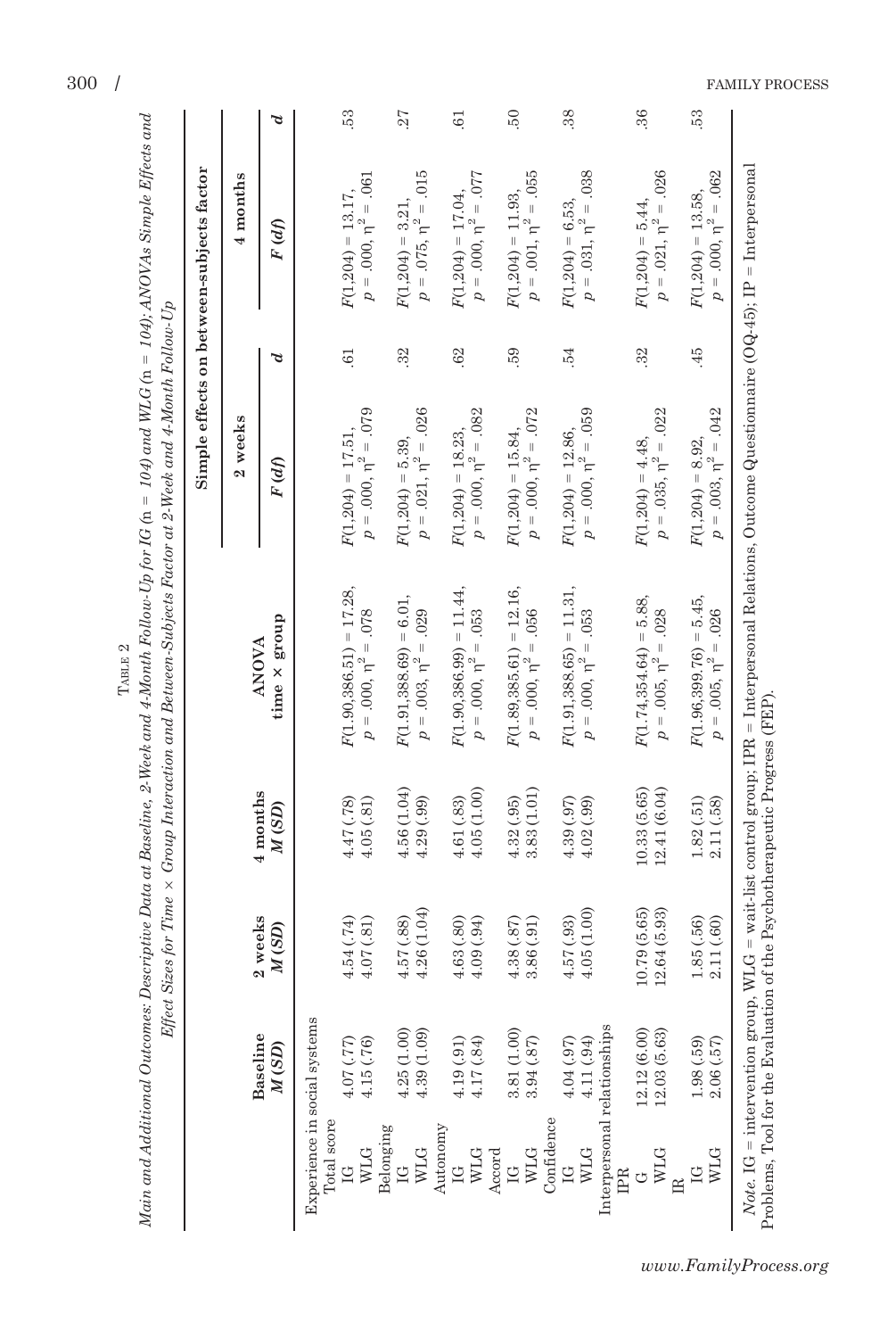effect size. Between-group simple effects analyses demonstrated that participants in the intervention group had significantly improved interpersonal relationships compared with the wait-list group in the short-term, 2 weeks and 4 months after the FCSs, again with small effect sizes. An exception was the IP, which showed a medium effect size at 4 months. Contrasts A revealed significance when comparing the baseline to the 2-week follow-up:  $F(1,204) = 11.59$ ,  $p = .001$ ,  $\eta^2 = .05$  for IPR;  $F(1,204) = 7.05$ ,  $p = .009$ ,  $\eta^2 = .03$ for IR. Contrasts B did not reveal significance but supported the stability of these small effects over the 4-month follow-up. Within-group simple effects analyses demonstrated that this effect was due to a significant change over time in the intervention group:  $F(1.72,175.44) = 5.86, p = .005, \eta^2 = .05$  for IPR;  $F(1.89,193.16) = 5.63, p = .005, \eta^2 = .05$ for IP. Participants in the wait-list group showed no significant change.

#### Participant status (active vs. observing participants)

Mixed-design ANOVAs showed no statistically significant Participant  $\times$  Time interaction effect for the *intention-to-treat* analyses ( $n = 208$ ) on any of the outcome measures; the main effects for participant status were likewise insignificant.

#### Adverse Effects

During the FCSs and over the 4-month study period, none of the study participants reported adverse events (see Ioannidis et al., 2004).

### **DISCUSSION**

This is the first randomized controlled trial examining the absolute efficacy of FCSs on individuals' experiences in their personal social systems. It evaluated FCSs on dimensions that are central to the family constellations approach. We employed the Experiences In Social Systems Questionnaire, personal domain (EXIS.pers), an outcome measure developed against the background of the systems constellations approach (see Sparrer & Varga von Kibéd, 2008). We included interpersonal scales derived from the Outcome Questionnaire (OQ-45; Lambert et al., 2004) and the Tool for the Evaluation of the Psychotherapeutic Progress (FEP; Lutz et al., 2009). Effects were examined at short-term intervals in 2-week and 4-month follow-ups. Results demonstrate clearly improved experience in personal social systems in the intervention group, for both active and observing participants. Enhancements were observed in the experience of standing up for one's needs (autonomy), being at peace with how things are (accord), and being optimistic that challenging situations can be dealt with positively in the future (confidence). These improvements emerged with medium effect sizes after 2 weeks and remained stable over a 4-month period. Effects of FCSs on the interpersonal scales from the OQ-45 and FEP validated these results, although with minor effect sizes. These results are consistent with the findings of improved psychological functioning and high goal attainment after FCSs from the larger randomized controlled trial of which this study is a part (Bornhäuser et al., 2013; Weinhold et al., 2013).

Our findings suggest that FCSs have positive effects on the experience in personal social systems in an adult population presenting with relationship problems, particularly conflictive experience within their families. The range of participants' psychological functioning at the baseline and the proportion of clinical change assessed by the OQ-45 (see Weinhold et al., 2013) is comparable to data from counseling studies (Snell, Mallinckrodt, Hill, & Lambert, 2001). As this is a new instrument, there are no norms available yet; we, therefore, were unable to calculate clinical change. Effect sizes, however, were in the range of what is reported in both marriage and relationship counseling (Hawkins,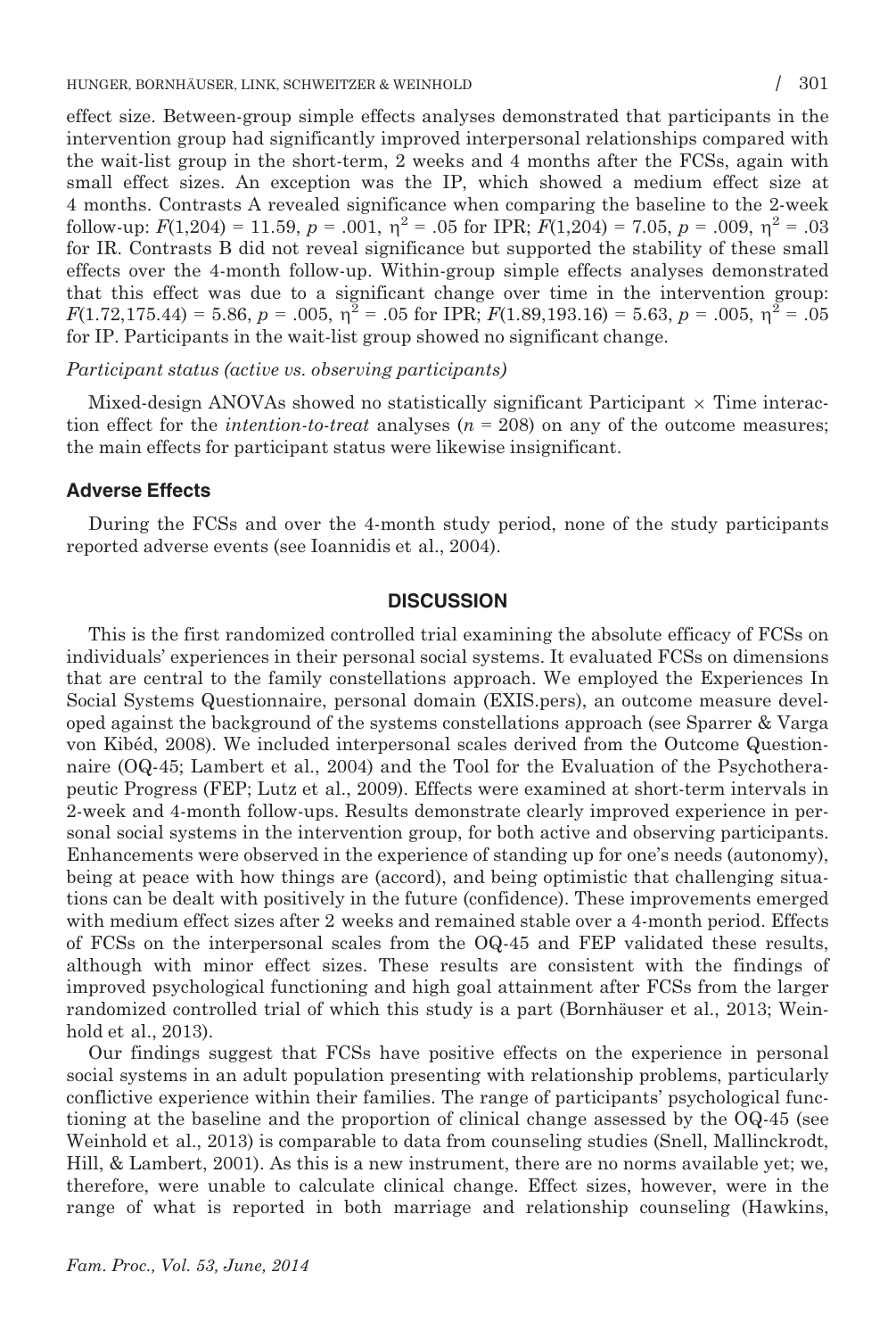Blanchard, Baldwin, & Fawcett, 2008) and couple and family therapy (Shadish et al., 1993, in von Sydow, Beher, Schweitzer, & Retzlaff, 2010). A nonrecurring FCS, however, will not attain the effect sizes demonstrated for ongoing therapy processes reported elsewhere (see Weinhold et al., 2013).

The experience of belonging was demonstrated by trend at the 2-week follow-up with a small effect size. This may be due to the condition that the majority of our participants were married or living with a partner, which may have made belonging issues less central to them. They rather sought improved clarity (71%), that is, the experience of understanding the configurations of one's relationships with the other family members, as opposed to strengthened belonging (2%).

We did not observe any significant difference between active and observing participants. Active participants received more specific attention, yet group factors (see Johnson, Burlingame, Olsen, Davies, & Gleave, 2005) might have contributed to this equal benefit. As observers, the research team noted an increase in cohesion and group climate over the course of all FCSs. Observing participants frequently acted as representatives in active participants' family constellations because facilitators often brought large extended family systems onto the stage. Thus, observing participants may have received almost equally strong input—not just from their personal constellations, but from the group process as a whole.

FCSs impact the experience of belonging, autonomy, accord, and confidence in one's family. These dimensions are associated positively with health and negatively with psychopathology. FCSs also improve psychological functioning (Weinhold et al., 2013). There is as yet no evidence that experiencing one's family differently will make people healthier; however, findings from relational ethics (Grames et al., 2008; in Gangamma et al., 2012) allow us to assume that belonging, autonomy, accord, and confidence influence marital satisfaction, which in turn fosters psychological health.

### Implications for Research

The findings clearly indicate that the experience of autonomy, accord, and confidence can be enhanced by FCSs in the short-term, and that the experience of belonging is also affected, though with less impact. Possibly, the influence of FCSs on the experience of belonging may increase in a clinical sample. Social exclusion is both a cause and consequence of mental health problems; mentally ill people are more likely to be socially isolated and are less likely to be employed, resulting in less income and more financial hardship (Frayn, 2012). FCSs are used in counseling and therapy alike and, thus, may enhance care in both contexts as they are characteristically focused, highly concentrated, short-term interventions.

### Strength, Limitations, and Future Directions

This study has a number of strengths. It is the first randomized, controlled demonstration of the short-term efficacy of FCSs on the experience of Belonging, Autonomy, Accord, and Confidence—dimensions that are central to the systems constellations approach and specific to the family constellations approach. The study has strong ecological validity as FCSs are typically conducted, as in our study, in a 3-day format and with adult populations. Short- and mid-term effects were calculated at 2 weeks and 4 months after the FCSs. Attrition was very low because there were no drop-outs before completion of the study period and 91.8% of the sample could be included in the per-protocol analysis.

Some limitations are worth noting. Replications and extensions are needed, and discussion of long-term effects is still wanting. The absence of a standardized clinical diagnostic procedure prevents any statements as to whether FCSs may improve an ill person's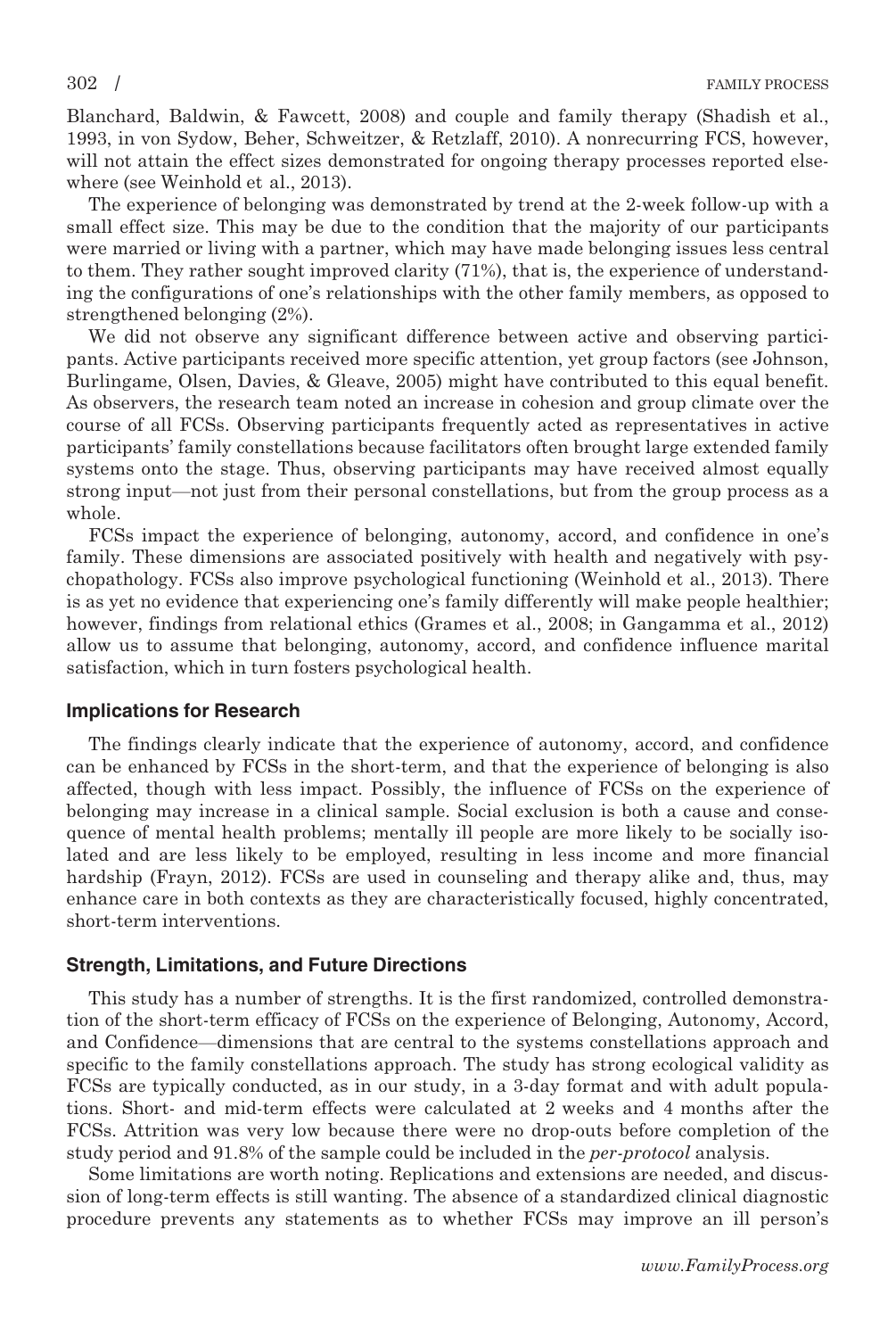health. The implementation of a wait-list group instead of an appropriate comparator intervention (Rifkin, 2007) may also be criticized. The inclusion of only two very experienced facilitators does not allow for the assessment of potential therapist effects. Generalization is limited by the high percentage of participants with previous FCS experience, which might have affected sensitivity to FCSs. One can assume that these participants had developed an "FCS schema" (Anderson, 2001) and might have been trained in inter- and intrabody resonance (Froese & Fuchs, 2012). Having known the "rules of the FCS game," these participants may have been able to manipulate the system. On the other hand, one could assume that these people may have fallen short of the expected benefits in a previous FCS and they are thus trying again. Furthermore, generality is limited as the dominance of participants who were married or living with a partner could have underrepresented the apparent importance of belonging; it is also limited by the over-representation of highly educated middle-aged women.

Future studies should investigate the mid- and long-term effects of FCSs. We are currently conducting 8- and 12-month follow-ups with a subgroup from this study sample. Self-reporting measures are influenced by social awareness, self-knowledge, and response style (Johnson, Shavitt, & Holbrook, 2011). Observational measures should be included in future studies. Participants from more varied and clinical groups should also be examined. Furthermore, the level of previous FCS experience should be more exactly measured. If participants were randomly assigned as either active or observing participants, differences originating from participant status could be investigated. People with belonging-related goals should be included to more precisely assess the efficacy of FCSs on this dimension.

In addition, it would be worthwhile to implement an appropriate comparator intervention, or to conduct FCSs in combination either with established psychotherapies or with systemic interventions to explore whether it stimulates additional effects. More facilitators, with different fields of expertise, should be recruited to control for facilitator effects. The efficacy of other forms of systems constellations, such as organizational or symptom constellations (Weber, 2002; Weber & Drexler, 2002), should be investigated; here, the organizational domain of the EXIS (Hunger, Bornhäuser, Link, Voss et al., 2013) provides a useful outcome measure.

#### **CONCLUSION**

We boldly conclude that nonrecurring FCSs potentially improve individuals' experience in their family systems in the short-term, that is, after 2 weeks and 4 months. Despite the limitations discussed, the results encourage further research on family constellations, above all on mid- and long-term effects. The Experience in Social Systems Questionnaire, personal domain (EXIS.pers) provides an outcome measure assessing four important dimensions that the family constellations approach intends to improve: Belonging, Autonomy, Accord, and Confidence. Future research should attempt to replicate these results with clinical populations, either as a stand-alone procedure or, preferably, as an add-on to established psychotherapy and counseling.

#### REFERENCES

Anderson, J. R. (2001). Cognitive psychology. Heidelberg: Springer.

Baumeister, R. F., & Leary, M. R. (1995). The need to belong: Desire for interpersonal attachments as fundamental human motivation. Psychological Bulletin, 117(3), 497–529.

Becvar, D. S., & Becvar, R. J. (2009). Family therapy. A systemic integration (7th ed.). Boston: Pearson.

Bögels, S. M., & van Melick, M. (2004). The relationship between child-report, parent self-report, and partner report of perceived parental rearing behaviors and anxiety in children and parents. Personality and Individual Differences, 37(8), 1583–1596.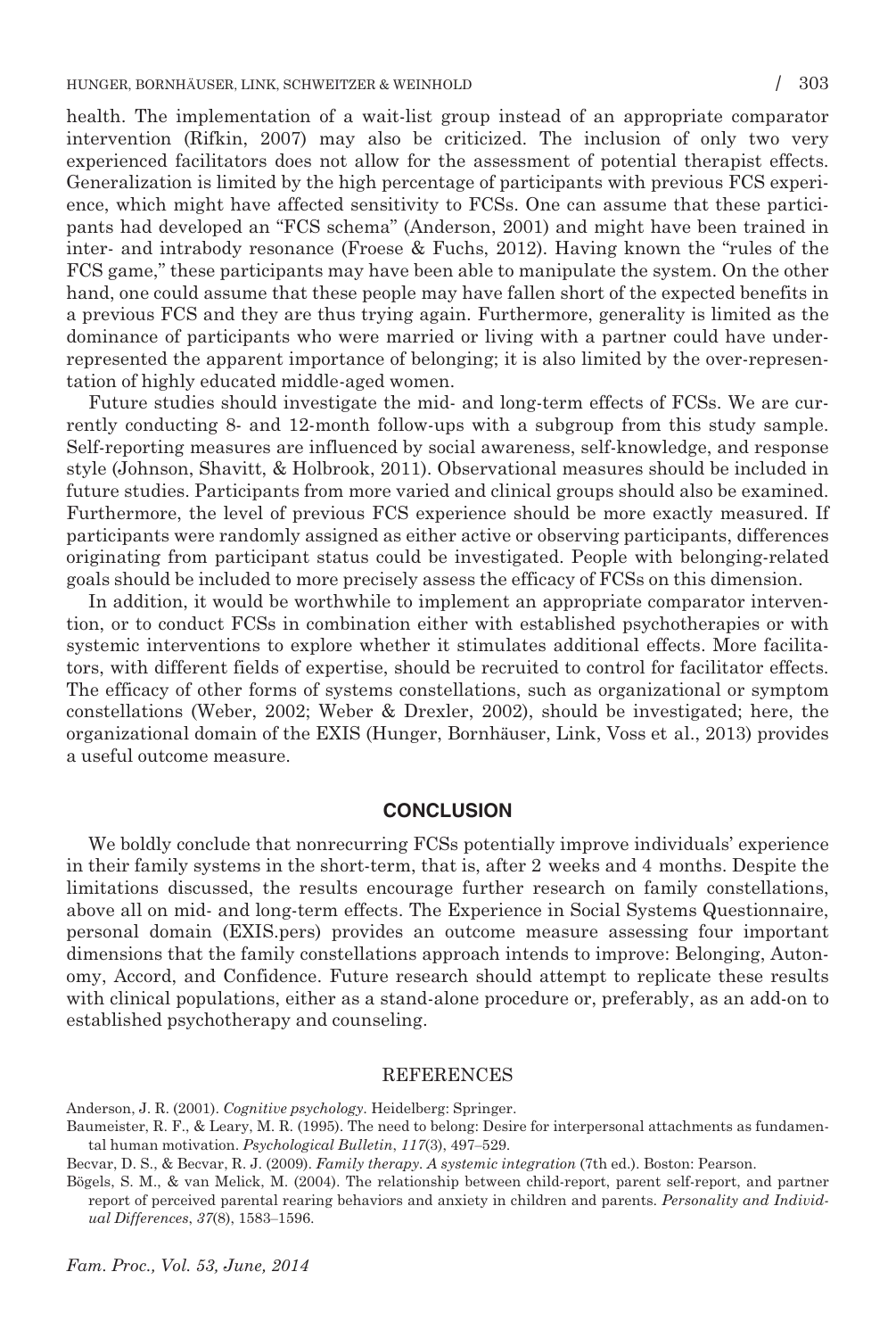- Bornhäuser, A., Hunger, C., Link, L., Wolff, E., Schweitzer, J., & Weinhold, J. (2013). Randomized controlled trial on family constellation seminars: Findings on goal content, goal incidence, and goal attainment. Manuscript submitted for publication.
- Boszormenyi-Nagy, I., & Krasner, B. R. (1986). Between give and take: A clinical guide to contextual therapy. New York: Brunner-Routledge.
- Boszormenyi-Nagy, I., & Spark, G. (1973). Invisible loyalties: Reciprocity in Intergenerational Family Therapy. New York: Harper & Row.
- Busby, D. M., & Gardner, B. C. (2008). How do I analyze thee? Let me count the ways: Considering empathy in couple relationships using self and partner ratings. Family Process, 47(2), 229–242.
- Christman, J. (2004). Relational autonomy, liberal individualism, and the social constitution of selves. Philosophical Studies, 117, 143–164.
- Coe, R. (2002). It's the effect size, stupid. What effect size is and why it is important. Paper presented at the Annual Conference of the British Educational Research Association, 12–14 September 2002, University of Exeter, Exeter, UK.
- Cohen, D. B. (2006). 'Family Constellations': An innovative systemic phenomenological group process from Germany. *The Family Journal*, 14(3), 226–233.
- Cohen, J. (1988). Statistical power analysis for the behavioral sciences. Hillsdale, NJ: Erlbaum.
- Duhl, F., Kantor, D., & Duhl, B. (1973). Learning, space and action. A primer of family sculpture. In D. Bloch (Ed.), Techniques of family psychotherapy (pp. 47–63). New York: Grune and Stratton.
- Durm, M. W., & Glaze, P. E. (2001). Relation of self-acceptance and acceptance of others. Psychological Reports, 88(2), 410.
- Eidmann, F. (2001). Constellations of organ systems in psychooncology. Experiences and hypotheses [Aufstellungen von Organsystemen in der Psychoonkologie. Erfahrungen und Hypothesen]. In G. Weber (Ed.), The same wind lets many dragons fly. Systemic solutions in accord [Derselbe Wind lässt viele Drachen steigen. Systemische Lösungen im Einklang] (pp. 200–216). Heidelberg: Carl-Auer.
- Field, A. P. (2009). Discovering statistics using SPSS (3rd ed.). Los Angeles: Sage.
- Fisher, L. D., Dixon, D. O., Herson, J., Frankowski, R. F., Hearron, M. S., & Peace, K. E. (1990). Intention-totreat in clinical trials. In K. E. Peace (Ed.), Statistical issues in drug research and development (pp. 331–350). New York: Marcel Dekker.
- Frayn, E. (2012). Review of 'Social inclusion and mental health'. International Journal of Social Psychiatry,  $58(5)$ ,  $557-558$ .
- Froese, T., & Fuchs, T. (2012). The extended body: A case study in the neurophenomenology of social interaction. Phenomenology and the Cognitive Sciences, 11(2), 205–235.
- Fydrich, T., Sommer, G., & Brähler, E. (2007). F-SozU. Social Support Questionnaire [Manual]. Göttingen: Hogrefe.
- Gangamma, R., Bartle-Haring, S., & Glebova, T. (2012). A study of contextual therapy theory's relational ethics in couples in therapy. Family Relations, 61(5), 825–835.
- Gere, J., & MacDonald, G. (2010). An update of the empirical case for the need to belong. Journal of Individual Psychology, 66(1), 93–115.
- Grames, H. A., Miller, R. B., Robinson, W. D., Higgins, D. J., & Hinton, W. J. (2008). A test of contextual theory: The relationship among relational ethics, marital satisfaction, health problems, and depression. Contemporary Family Therapy: An International Journal, 30(4), 183–198.
- Green, R. G., Harris, R. N., Forte, J. A., & Robinson, M. (1991). Evaluating FACES—III and the circumplex model: 2,440 families. Family Process, 30(1), 55–73.
- Hargrave, T. D., & Pfitzer, F. (2003). The new contextual therapy: Guiding the power of give and take. New York: Brunner-Routledge.
- Haug, S., Puschner, B., Lambert, M. J., & Kordy, H. (2004). Assessment of change in psychotherapy with the German version of the outcome questionnaire (OQ-45.2). Zeitschrift für Differentielle und Diagnostische Psychologie, 25(3), 141–151.
- Hawkins, A. J., Blanchard, V. L., Baldwin, S. A., & Fawcett, E. B. (2008). Does marriage and relationship education work? A meta-analytic study. Journal of Consulting and Clinical Psychology, 76(5), 723–734.
- Hellinger, B. (1994). Ordnungen der Liebe. München: Knaur.
- Höppner, G. (2001). Does humility restore where destiny operates? Evaluation study on the effects of Family Constellations [Heilt Demut - wo Schicksal wirkt? Evaluationsstudie zu Effekten des Familien-Stellens]. München: Profil-Verlag.
- Horowitz, L. M., Rosenberg, S. E., Baer, B. A., Ureño, G., & Villasenor, V. S. (1988). Inventory of interpersonal problems: Psychometric properties and clinical applications. Journal of Consulting and Clinical Psychology, 56, 885–892.
- Howard, K. I., Lueger, R. J., Maling, M. S., & Martinovich, Z. (1993). A phase model of psychotherapy outcome: Causal mediation of change. Journal of Consulting and Clinical Psychology, 61(4), 678–685.
- Howell, D. C. (2002). Statistical methods for psychology (5th ed.). Pacific Grove, CA: Duxbury Thomson Learning.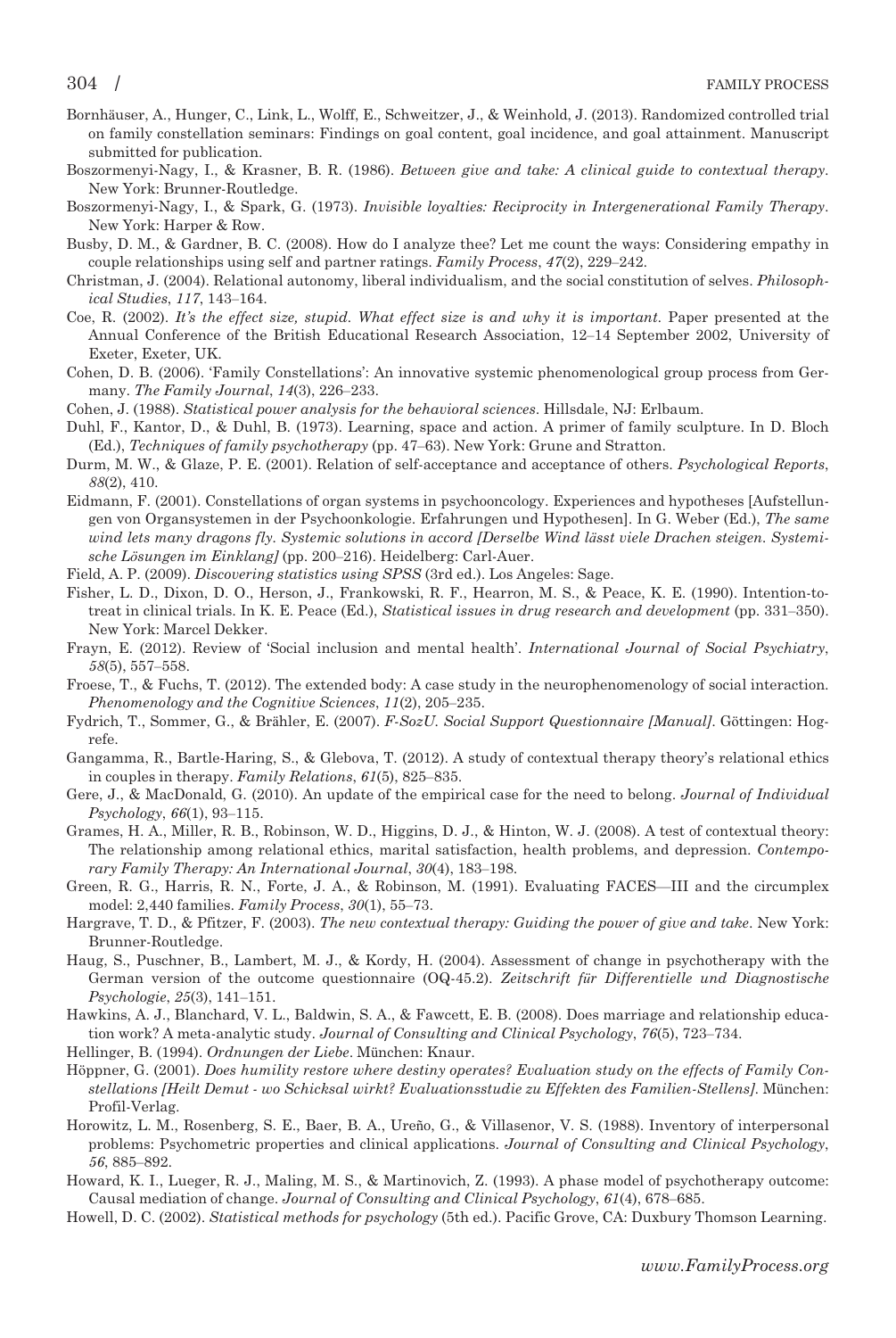- Hunger, C., Bornhäuser, A., Link, L., Voss, A., Schweitzer, J.\*, & Weinhold, J.\* (2013). Experience in social systems (EXIS): Development of a new questionnaire. Manuscript submitted for publication. [\*shared last authorship].
- Hunger, C., Bornhäuser, A., Link, L., Weinhold, J.\*, & Schweitzer, J.\* (2013). Experience in personal social systems (EXIS.pers): Sensitivity to change in family constellation seminars. Manuscript submitted for publication. [\*shared last authorship].
- Hunger, C., & Link, L. (2011). Experience in social systems (EXIS). Rational for the facets belonging, autonomy, accord and confidence. Unpublished manuscript. Division of Organizational Psychology in Medicine, Institute for Medical Psychology, University Hospital Heidelberg.
- Ioannidis, J. P. A., Evans, S. J. W., Gotzsche, P. C., O'Neill, R. T., Altman, D. G., & Schulz, K. (2004). Better reporting of harms in randomized trials: An extension of the CONSORT statement. Annals of Internal Medicine, 141(10), 781–788.
- Johnson, J. E., Burlingame, G. M., Olsen, J. A., Davies, D. R., & Gleave, R. L. (2005). Group climate, cohesion, alliance, and empathy in group psychotherapy: Multilevel structural equation models. Journal of Counseling Psychology, 52(3), 310–321.
- Johnson, T. P., Shavitt, S., & Holbrook, A. L. (2011). Survey response styles across cultures. In D. Matsumoto & F. J. R. van de Vijver (Eds.), Cross-cultural research methods in psychology (pp. 130–175). New York: Cambridge University Press.
- Kiesler, D. J. (1996). From communications to interpersonal theory: A personal odyssey. Journal of Personality Assessment, 66, 267–282.
- King, D. A., & Wynne, L. C. (2004). The emergence of 'family integrity' in later life. Family Process, 43(1), 7–21.
- Krampen, G., & Hank, P. (2004). The confidence trias. Report Psychologie, 29, 666–777.
- Kreft, I., & de Leeuw, J. (1998). Introducing multilevel modeling. Thousand Oaks, CA: Sage Publications Inc.
- Lambert, M. J., Hannöver, W., Nisslmüller, K., Richard, M., & Kordy, H. (2002). Questionnaire on the results of psychotherapy. Reliability and validity of the German translation of the Outcome Questionnaire 45.2. Zeitschrift für Klinische Psychologie und Psychotherapie: Forschung undPraxis, 31(1), 40–46.
- Lambert, M. J., Morton, J. J., Hatfield, D., Harmon, S. C., Hamilton, S., Reid, R. C. et al. (2004). Administration and scoring manual for the OQ-45.2. Salt Lake City, UT: APC Services.
- Lutz, W., Schürch, E., Stulz, N., Böhnke, J. R., Schöttke, H., Rogner, J. et al. (2009). Development and psychometric properties of the Fragebogen zur Evaluation von Psychotherapieverläufen (FEP) - A questionnaire for the evaluation of psychotherapeutic processes. Diagnostica, 55(2), 106–116.
- Moreno, J. L. (1946). Psychodrama, first volume. New York: Beacon House.
- Murray, D. M., Varnell, S. P., & Blitstein, J. L. (2004). Design and analysis of group-randomized trials: A review of recent methodological developments. American Journal of Public Health, 94(3), 423–432.
- Nichols, M. P., & Schwartz, R. C. (2004). Family therapy: Concepts and methods (6th ed.). Needham Heights, MA: Allyn & Bacon.
- Rifkin, A. (2007). Randomized controlled trials and psychotherapy research. American Journal of Psychiatry,  $164(1)$ , 7-8.
- Satir, V., Bitter, J. R., & Krestensen, K. K. (1988). Family reconstruction: The family within A group experience. Journal for Specialists in Group Work, 13(4), 200–208.
- von Schlippe, A., & Schweitzer, J. (2012). Textbook of systemic therapy and counseling [Lehrbuch der systemischen Therapie und Beratung]. Göttingen: Vandenhoek & Ruprecht.
- Schneider, J. R. (2009). Family constellations. Heidelberg: Carl-Auer.
- Schulz, K. F., & Grimes, D. A. (2002). Generation of allocation sequences in randomised trials: Chance, not choice. The Lancet, 359, 515–519.
- Schumacher, T. (2000). Systemic relationship patterns in families and organizations. Results of a pilot study. [Systemische Beziehungsmuster in Familien und Organisationen. Ergebnisse einer Pilotstudie.] (Vol. 1). Bonn: Rheintal-Verlag.
- Schweitzer, J., Bornhäuser, A., Hunger, C., & Weinhold, J. (2012). Wie wirksam sind Systemaufstellungen? Bericht über ein laufendes Forschungsprojekt. Praxis der Systemaufstellung, 1, 66–69.
- Sexton, T., Gordon, K. C., Gurman, A., Lebow, J., Holtzworth-Munroe, A., & Johnson, S. (2011). Guidelines for classifying evidence-based treatments in couple and family therapy. Family Process, 50(3), 377–392.
- Shadish, W. R., Montgomery, L. M., Wilson, P., Wilson, M. R., Bright, I., & Okwumabua, T. (1993). Effects of family and marital psychotherapies: A meta-analysis. Journal of Consulting and Clinical Psychology, 61(6), 992– 1002.
- Shah, P. B. (2011). Intention-to-treat and per-protocol analysis. Canadian Medical Association Journal, 183(6), 696.
- Snell, M. N., Mallinckrodt, B., Hill, R. D., & Lambert, M. J. (2001). Predicting counseling center clients' response to counseling: A 1-year follow-up. Journal of Counseling Psychology, 48(4), 463–473.
- Sparrer, I. (2006). Systemic structural constellations. Heidelberg: Carl-Auer.